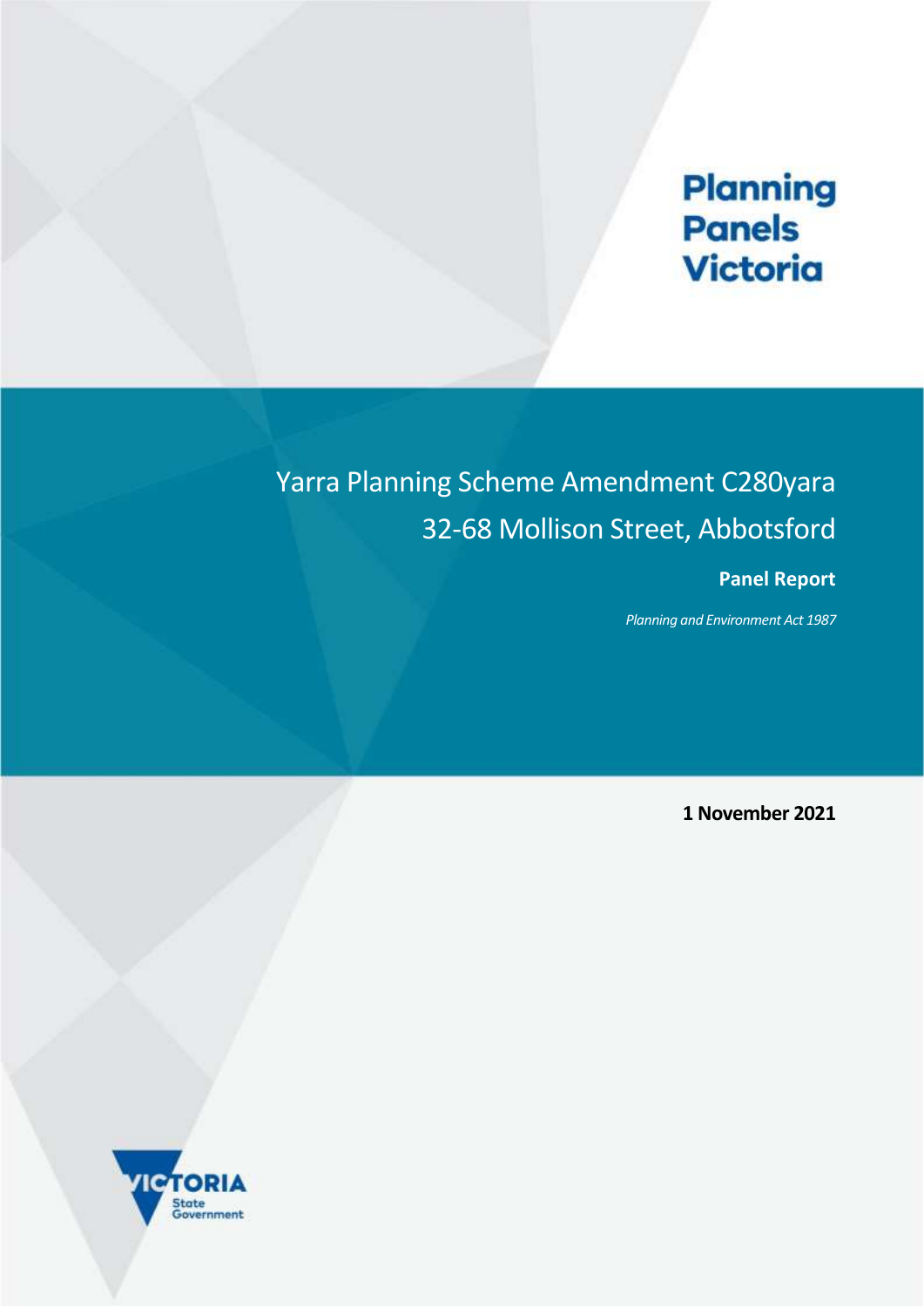#### **How will this report be used?**

This is a brief description of how this report will be used for the benefit of people unfamiliar with the planning system. If you have concerns about a specific issue you should seek independent advice.

The planning authority must consider this report before deciding whether or not to adopt the Amendment[section 27(1) of the *Planning and Environment Act 1987* (the PE Act)]

For the Amendment to proceed, it must be adopted by the planning authority and then sent to the Minister for Planning for approval The planning authority is not obliged to follow the recommendations of the Panel, but it must give its reasons if it does not follow the recommendations. [section 31 (1) of the PE Act, and section 9 of the *Planning and Environment Regulations 2015*]

If approved by the Minister for Planning a formal change will be made to the planning scheme. Notice of approval of the Amendment will be published in the Government Gazette. [section 37 of the PE Act]

*Planning and Environment Act 1987* Panel Report pursuant to section 25 of the PE Act Yarra Planning Scheme Amendment C280yara 32-68 Mollison Street, Abbotsford **1 November 2021**

David Merrett, Chair

Planning **Panels** Victoria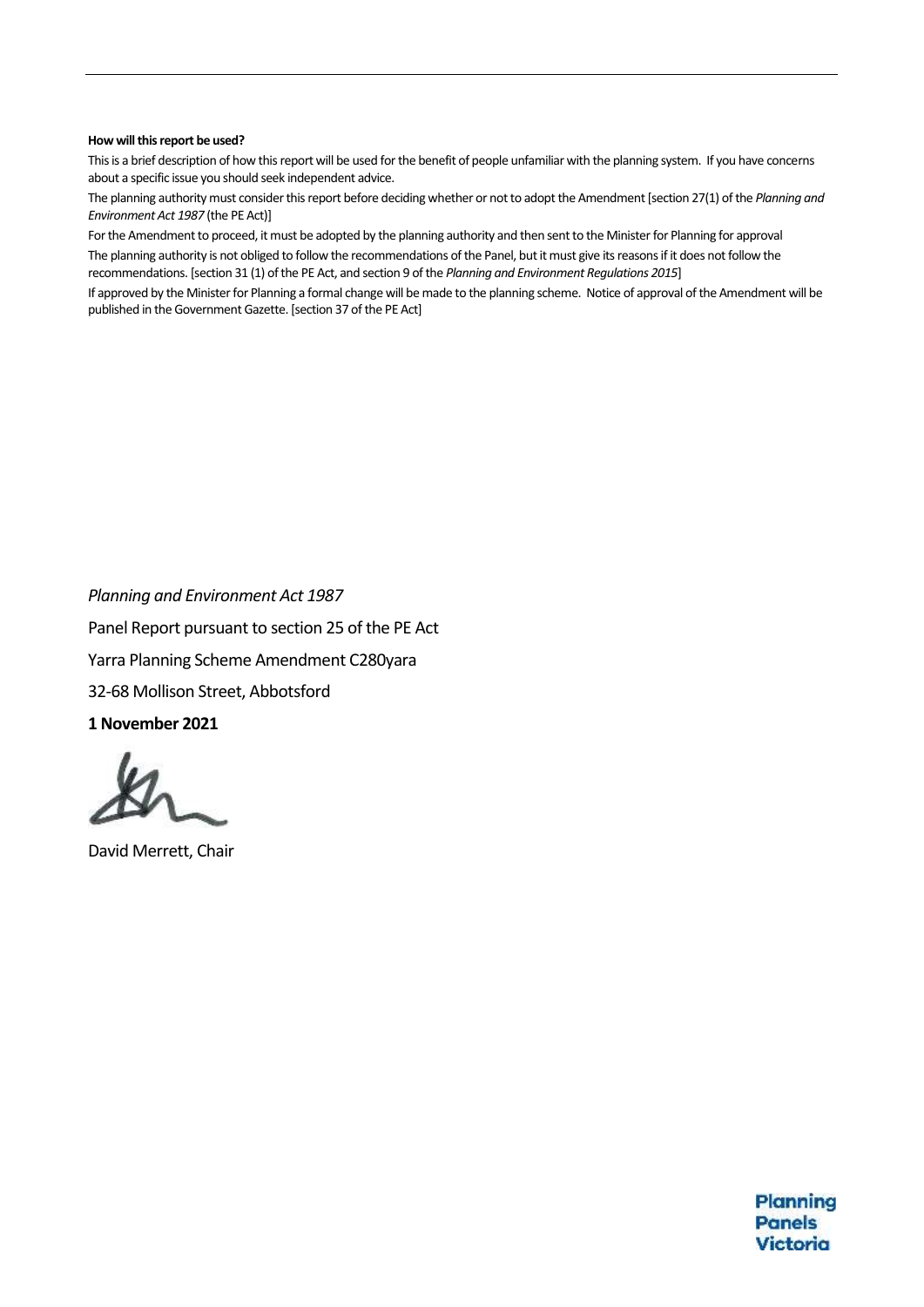## **Contents**

|                |     | Page                                                                |
|----------------|-----|---------------------------------------------------------------------|
| 1              |     |                                                                     |
|                | 1.1 |                                                                     |
|                | 1.2 |                                                                     |
|                | 1.3 |                                                                     |
|                | 1.4 |                                                                     |
|                | 1.5 |                                                                     |
|                | 1.6 |                                                                     |
|                | 1.7 | Hearing versions of Schedule 1 to the Incorporated Plan Overlay and |
|                |     |                                                                     |
| $\overline{2}$ |     |                                                                     |
|                | 2.1 |                                                                     |
|                | 2.2 |                                                                     |
|                | 2.3 |                                                                     |
|                | 2.4 |                                                                     |
|                | 2.5 |                                                                     |
| 3              |     |                                                                     |
|                | 3.1 |                                                                     |
|                | 3.2 |                                                                     |
| 4              |     |                                                                     |
|                | 4.1 |                                                                     |
|                | 4.2 |                                                                     |
|                | 4.3 |                                                                     |

#### **Appendix A** Document list

| <b>Appendix B</b> | Panel preferred version of Schedule 1 to the Incorporated Plan Overlay                             |
|-------------------|----------------------------------------------------------------------------------------------------|
| <b>Appendix C</b> | Panel preferred version of 32-68 Mollison Street Abbotsford Incorporated<br><b>Plan March 2021</b> |

## **List of Tables**

|          | Page |
|----------|------|
|          |      |
| Table 2: |      |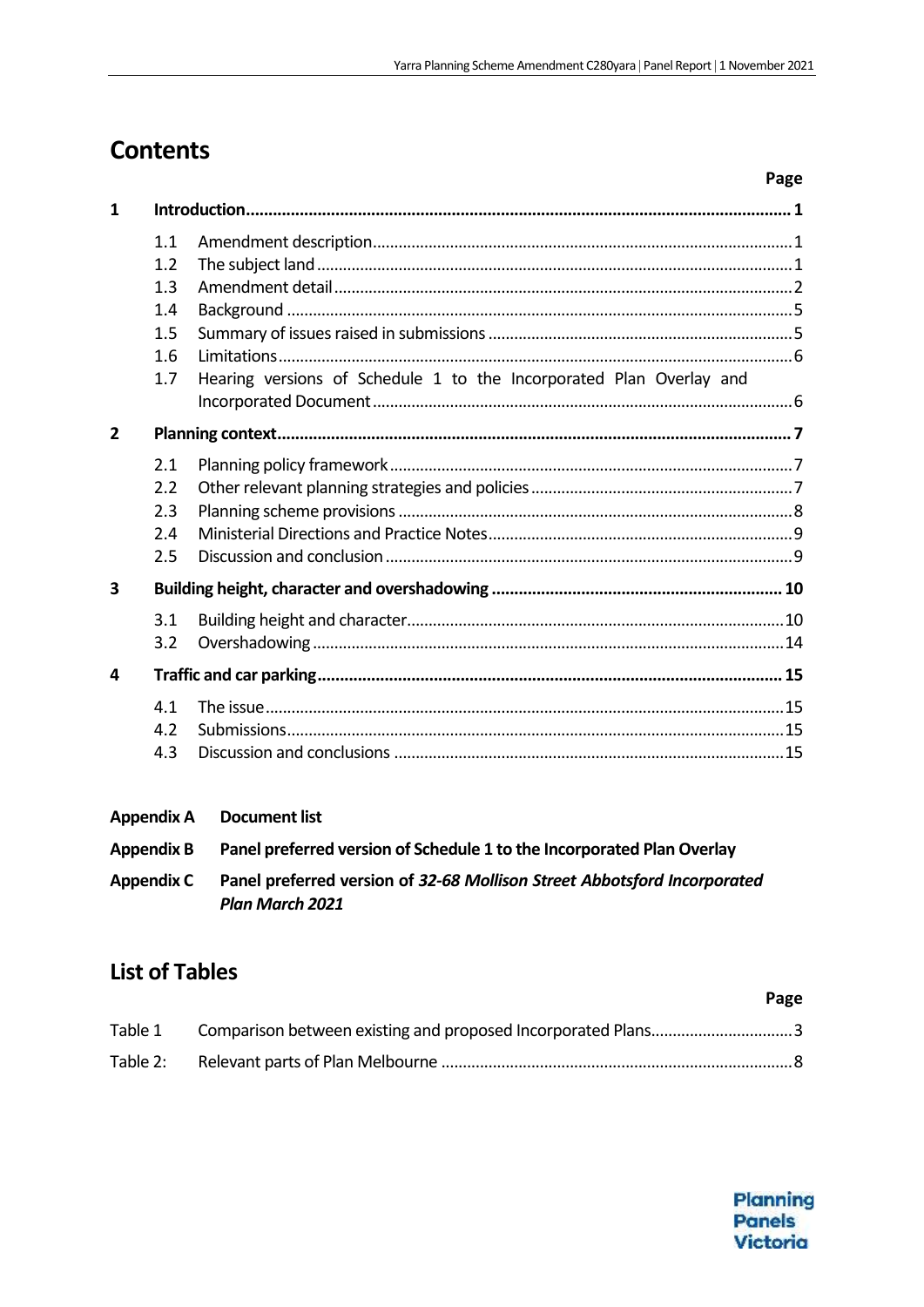## **List of Figures**

|  | Page |
|--|------|
|  |      |
|  |      |
|  |      |

## **Glossary and abbreviations**

| Council          | Yarra City Council                                                                |
|------------------|-----------------------------------------------------------------------------------|
|                  | Incorporated Plan 32-68 Mollison Street Abbotsford Incorporated Plan (March 2021) |
| IPO <sub>1</sub> | Schedule 1 to the Incorporated Plan Overlay                                       |

Planning **Panels Victoria**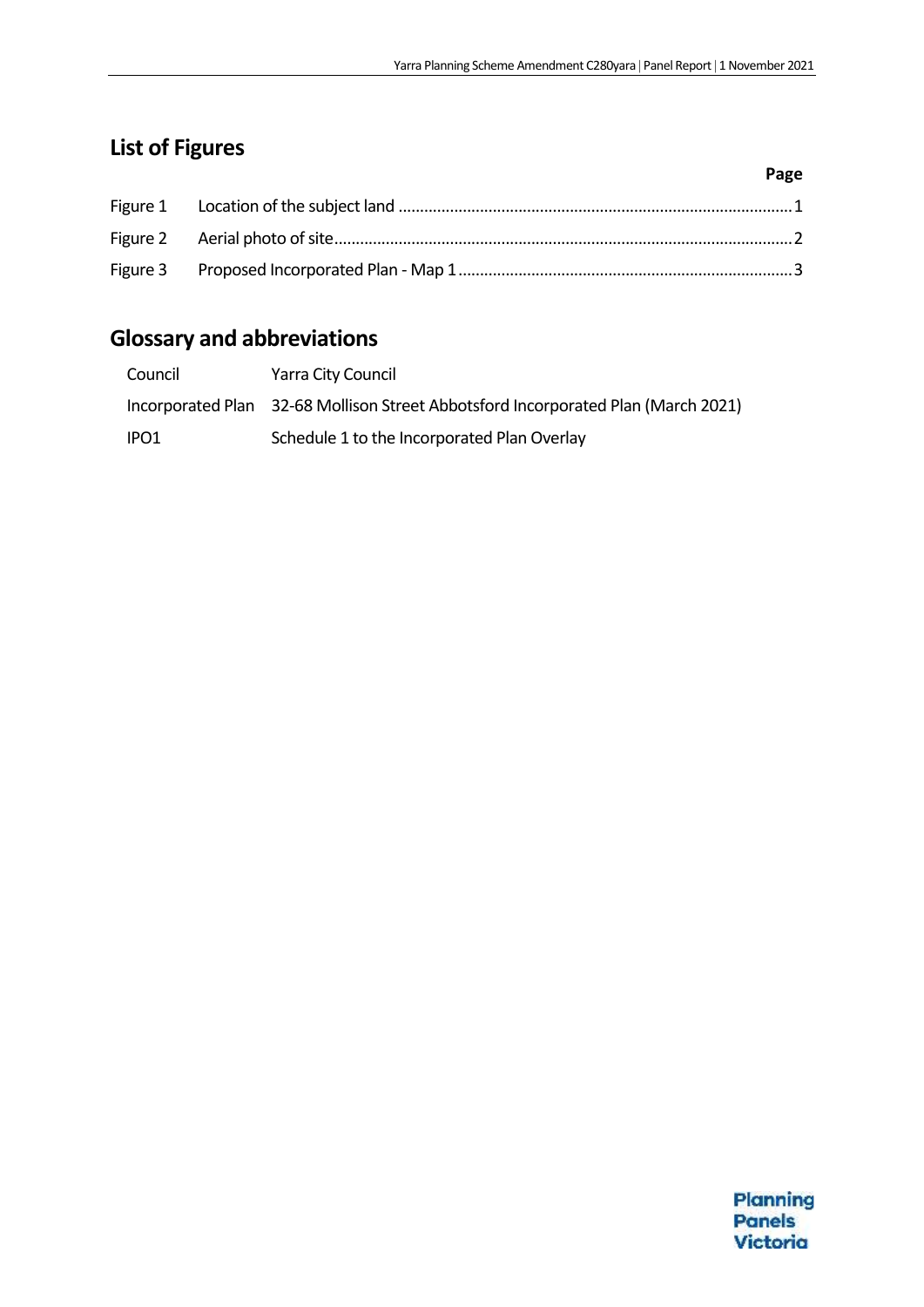## **Overview**

| <b>Amendment summary</b>  |                                                                                                                                                                                                                                                                                                                                                                                                   |
|---------------------------|---------------------------------------------------------------------------------------------------------------------------------------------------------------------------------------------------------------------------------------------------------------------------------------------------------------------------------------------------------------------------------------------------|
| The Amendment             | Yarra Planning Scheme Amendment C280yara                                                                                                                                                                                                                                                                                                                                                          |
| Common name               | 32-68 Mollison Street, Abbotsford32-68 Mollison Street, Abbotsford32-<br>68 Mollison Street, Abbotsford                                                                                                                                                                                                                                                                                           |
| <b>Brief description</b>  | The Amendment proposes to:<br>replace the existing Incorporated Plan Overlay - Schedule 1<br>delete the IPO1 from the property at 61-69 William Street,<br>Abbotsford<br>amend Clause 72.04 to replace the incorporated document<br>"32-68 Mollison Street and 61-69 William Street, Abbotsford<br>July 2013" with "32 - 68 Mollison Street Incorporated Plan<br>(March 2021)"                    |
| Subject land              | 32-68 Mollison Street, Abbotsford                                                                                                                                                                                                                                                                                                                                                                 |
| The Proponent             | AH Meydan Pty Ltd                                                                                                                                                                                                                                                                                                                                                                                 |
| <b>Planning Authority</b> | Yarra City Council                                                                                                                                                                                                                                                                                                                                                                                |
| Authorisation             | 19 February 2021                                                                                                                                                                                                                                                                                                                                                                                  |
| Exhibition                | 15 April to 17 May 2021                                                                                                                                                                                                                                                                                                                                                                           |
| Submissions               | Number of Submissions: 11 Opposed: 9<br>Jack Skoblar<br>$\mathbf{1}$ .<br>Freeda Razmoski<br>2.<br>3.<br>Joanne Ginn and Martin O'Byrne<br>Wai Loon Winson Tan and Sie Wan Chai<br>4.<br>5.<br>Gai Palmer<br>6.<br><b>Margot Foster</b><br>Paul Lee and Dermot Sheridan<br>7.<br>8.<br>Simon Perry<br>9.<br>Brendan Mitchell and Maryanne Coffey<br>10. Kathleen Crowley<br>11. AH Meydan Pty Ltd |

| <b>Panel process</b>      |                                    |
|---------------------------|------------------------------------|
| The Panel                 | David Merrett                      |
| <b>Directions Hearing</b> | Video conference, 6 September 2021 |
| Panel Hearing             | Video conference, 4 October 2021   |
| Site inspections          | Unaccompanied, 30 September 2021   |

Planning Panels **Victoria**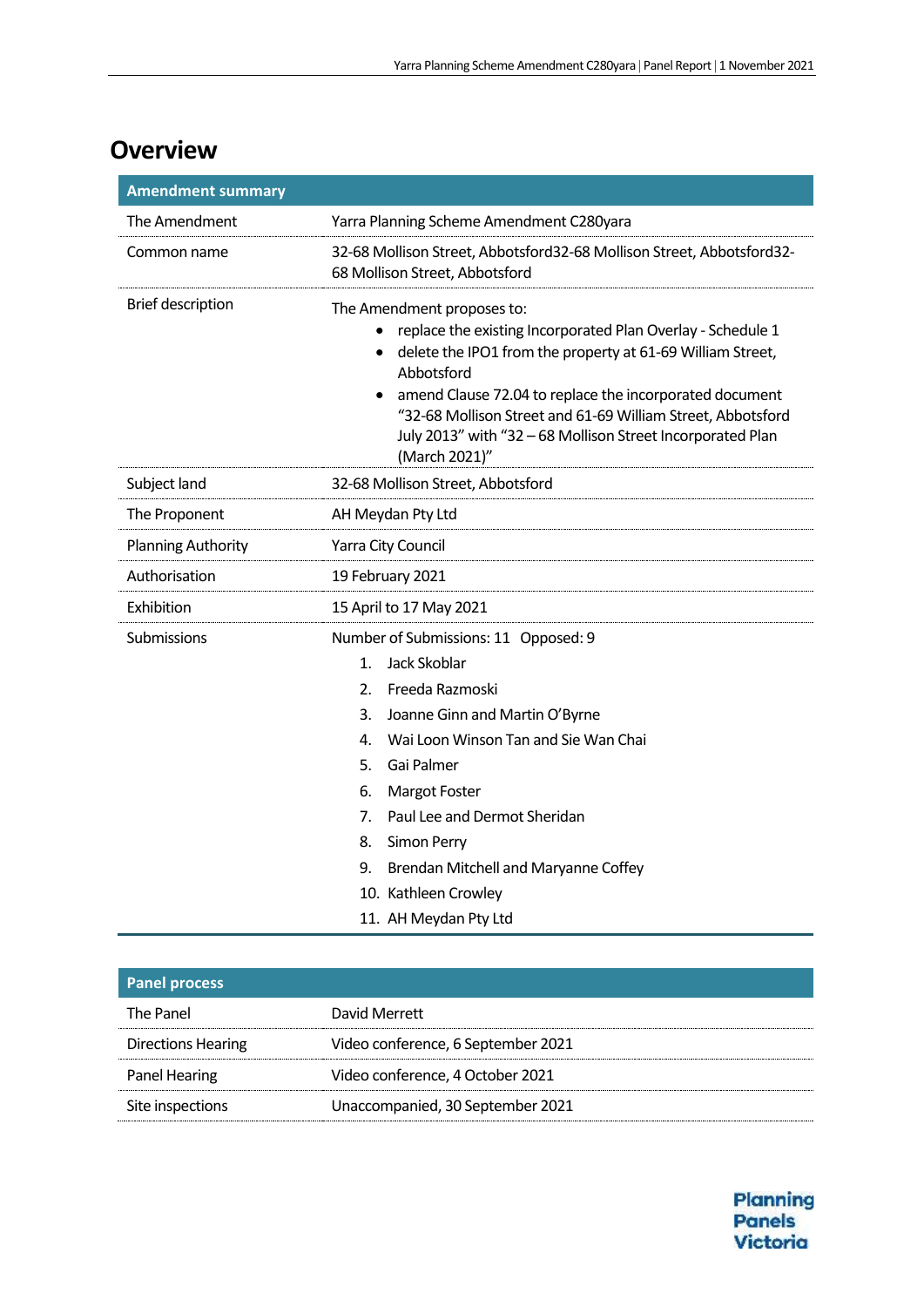| Parties to the Hearing | Yarra City Council represented by Terry Montebello of Maddocks<br>Solicitors calling the following expert evidence:                                            |  |  |
|------------------------|----------------------------------------------------------------------------------------------------------------------------------------------------------------|--|--|
|                        | Urban design from Leanne Hodyl of Hodyl and Co.<br>$\bullet$                                                                                                   |  |  |
|                        | AH Meydan Pty Ltd represented by Carley Robertson of Counsel<br>instructed by Gemma Robinson of Rigby Cooke Lawyers, calling the<br>following expert evidence: |  |  |
|                        | Urban design from Julia Bell of Kinetica<br>$\bullet$                                                                                                          |  |  |
| Citation               | Yarra Planning Scheme PSA C280yara [2021] PPV                                                                                                                  |  |  |
| Date of this report    | 1 November 2021                                                                                                                                                |  |  |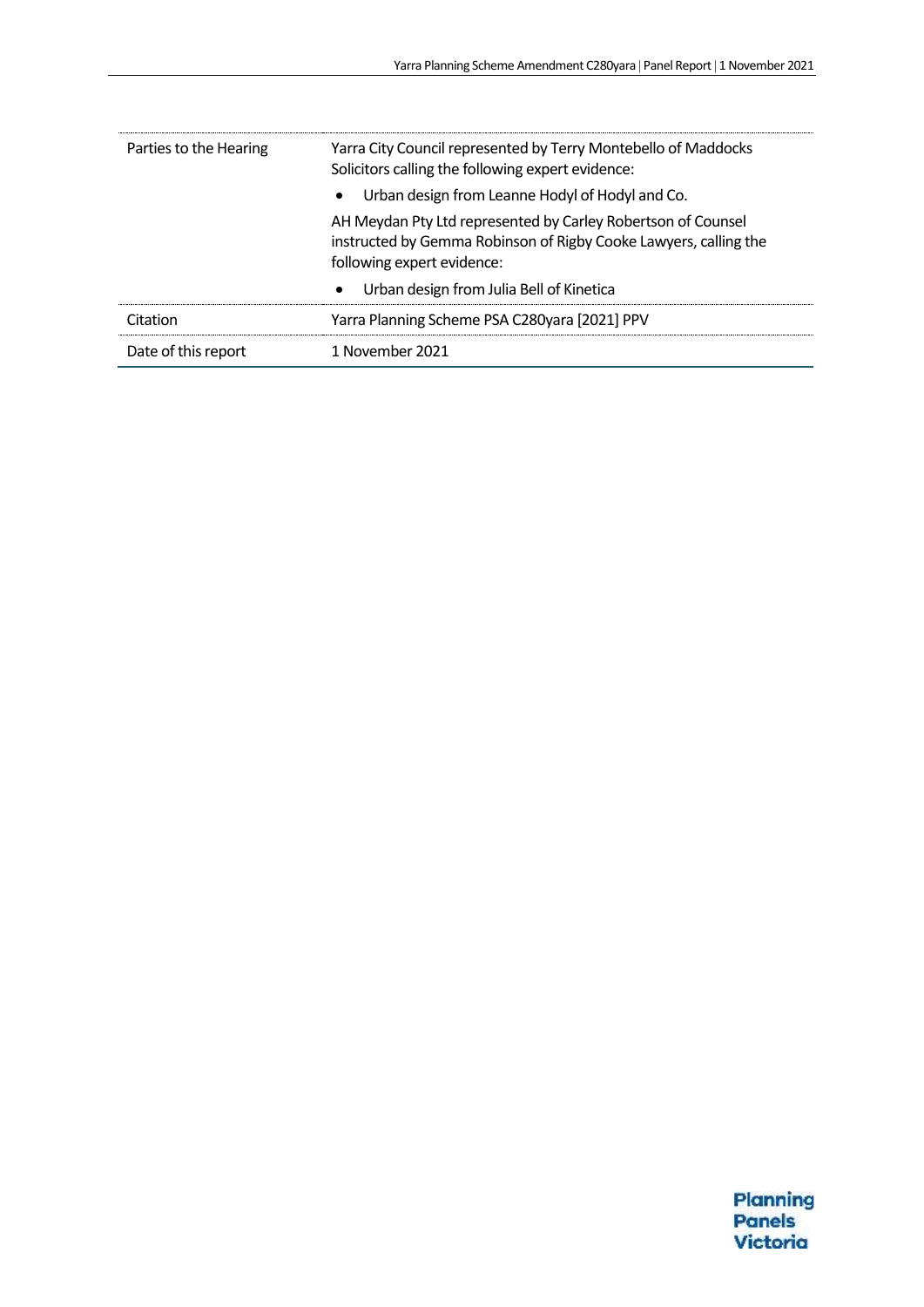## **Executive summary**

Yarra Planning Scheme Amendment C280yara seeks to:

- replace the existing Incorporated Plan Overlay Schedule 1
- delete the IPO1 from the property at 61-69 William Street, Abbotsford
- amend Clause 72.04 to replace the incorporated document "*32-68 Mollison Street and 61-69 William Street, Abbotsford July 2013*" with "*32 – 68 Mollison Street Incorporated Plan (March 2021)*".

The existing Incorporated Plan allows for development up to 5 storeys or 23 metres. The Amendment would allow an increased building height to 32 metres or 7 storeys. It also includes new requirements that address overshadowing, setbacks, access, upper level setbacks, materiality and articulation and building separation.

Key issues raised in submissions included:

- Building height is excessive
- How building height should be expressed
- Overshadowing impacts
- Loss of character
- Traffic impacts
- Parking impacts.

Besides the Proponent (AH Meydan Pty Ltd), no submitters appeared at the Hearing, so the Panel relied upon their written submissions in response to the exhibition of the Amendment.

The Panel directed (Direction 3) the Proponent to circulate a preferred version of the planning controls prior to the Hearing. Despite lodging a submission to the Amendment, it was only in the preferred version of the Incorporated Plan that the Proponent sought to delete the reference to storeys for building height. The submitters that elected not to attend the Hearing did have to view this version and the Panel has taken this into account when considering the proposed change.

The subject land is in the Abbotsford employment precinct where significant redevelopment has and will continue to occur. Development has been approved on adjoining and nearby sites ranging between 4 and 9 storeys. The Panel found the Amendment to be strategically justified. From a strategic planning perspective it could not consider submissions that requested building height to be lower than that which currently exists as relevant to the Amendment. Similarly, it found that potential noise, construction impacts, traffic or parking impacts were not relevant as there is it was not considering a specific proposal for the land. These issues can be addressed when a planning application for the land is considered by Council.

The Panel concludes:

- The Amendment is strategically justified and introduces new provisions that ensure amenity and built form requirements are considered further.
- An additional 9 metres or 2 storeys in building height is generally consistent with the emerging character of the area.
- References to character be amended to 'emerging character' in Schedule 1 to the Incorporated Plan Overlay.
- Objective 1 in the Incorporated Plan should retain references to height in metrics.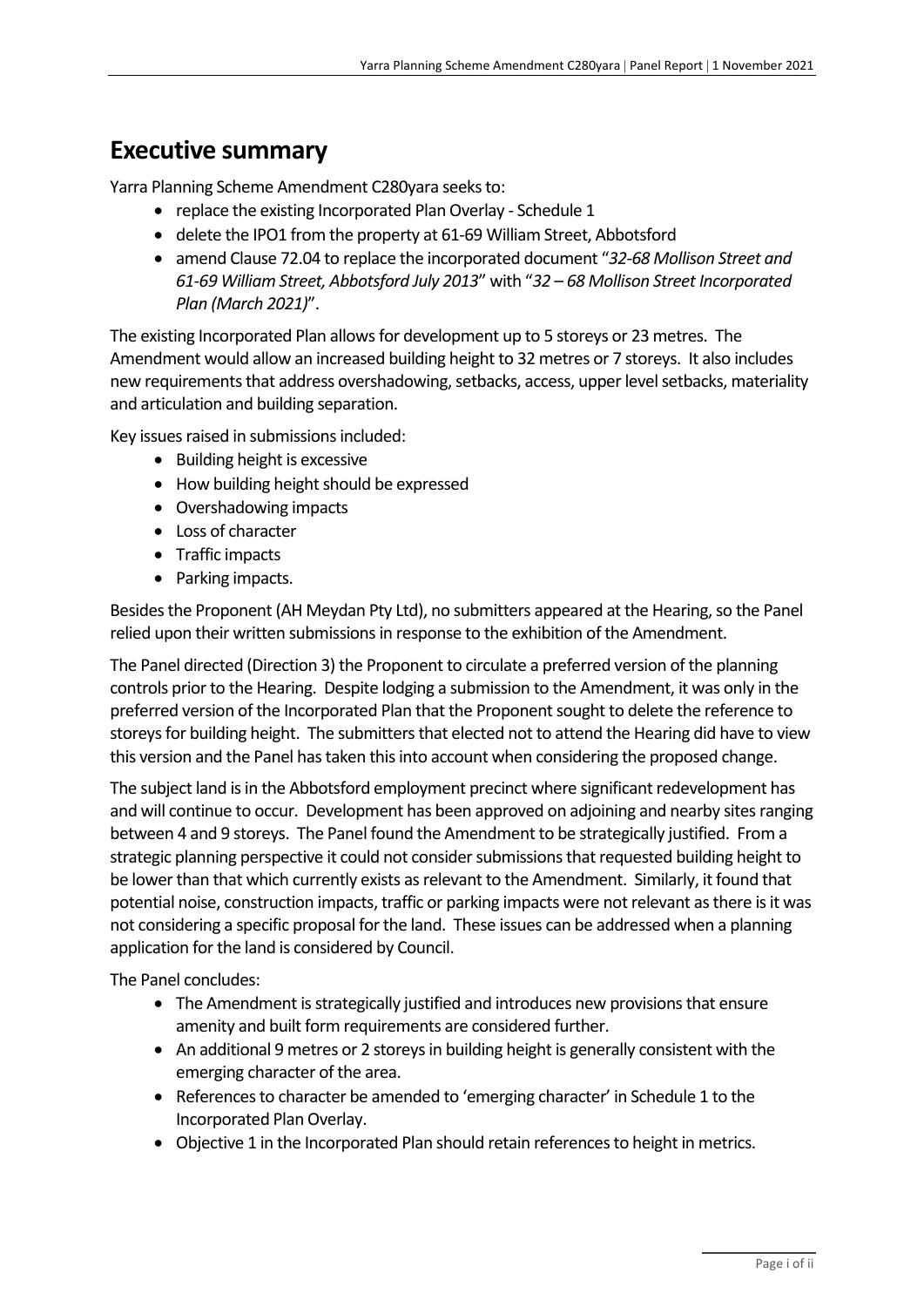- Building height should be expressed in metres and storeys to provide certainty for Council, the Proponent and the community and ensure a greater level of flexibility to provide floor plates for commercial uses.
- The new requirements in the Incorporated Document will ensure the interface with residential uses to the south can be addressed appropriately.
- Further clarity be provided by adding "*whichever is the lesser*" to building height references in the Incorporated Plan and confirm that the consideration of building height does not include basement levels.
- The new overshadowing requirements in the Incorporated Plan are appropriate and will restrict overhsadowing the southern footpath of Mollison Street at the equinox.
- The deletion of vehicle access off Victoria Crescent, the widening of the western laneway to allow for two-way vehicle movements will result in improved traffic access and circulation around the site.

#### **Recommendations**

Based on the reasons set out in this Report, the Panel recommends that Yarra Planning Scheme Amendment C280yara be adopted as exhibited subject to the following:

- **Adopt the Hearing version of Schedule 1 to the Incorporated Plan Overlay (Document**   $\mathbf{1}$ . **11) as contained in Appendix B subject to changes made by the Panel in this report.**
- **Adopt the Hearing version of the 32-68 Mollison Street Abbotsford Incorporated Plan**   $2.$ **March 2021 (Document 12) as contained in Appendix C subject to changes made by the Panel in this report.**
- **Amend Schedule 1 to the Incorporated Plan Overlay at Clause 4.0 to refer to character**  З. **as "emerging character".**
- 4. **Amend Table 1 of the 32-68 Mollison Street Abbotsford Incorporated Plan March 2021 to add "whichever is the lesser" and confirm basements are excluded from the assessment of building height.**
- 5. **Amend Table 2 of the 32-68 Mollison Street Abbotsford Incorporated Plan March 2021 with a minor edit to the requirement for the widening of Little Nicholson Street.**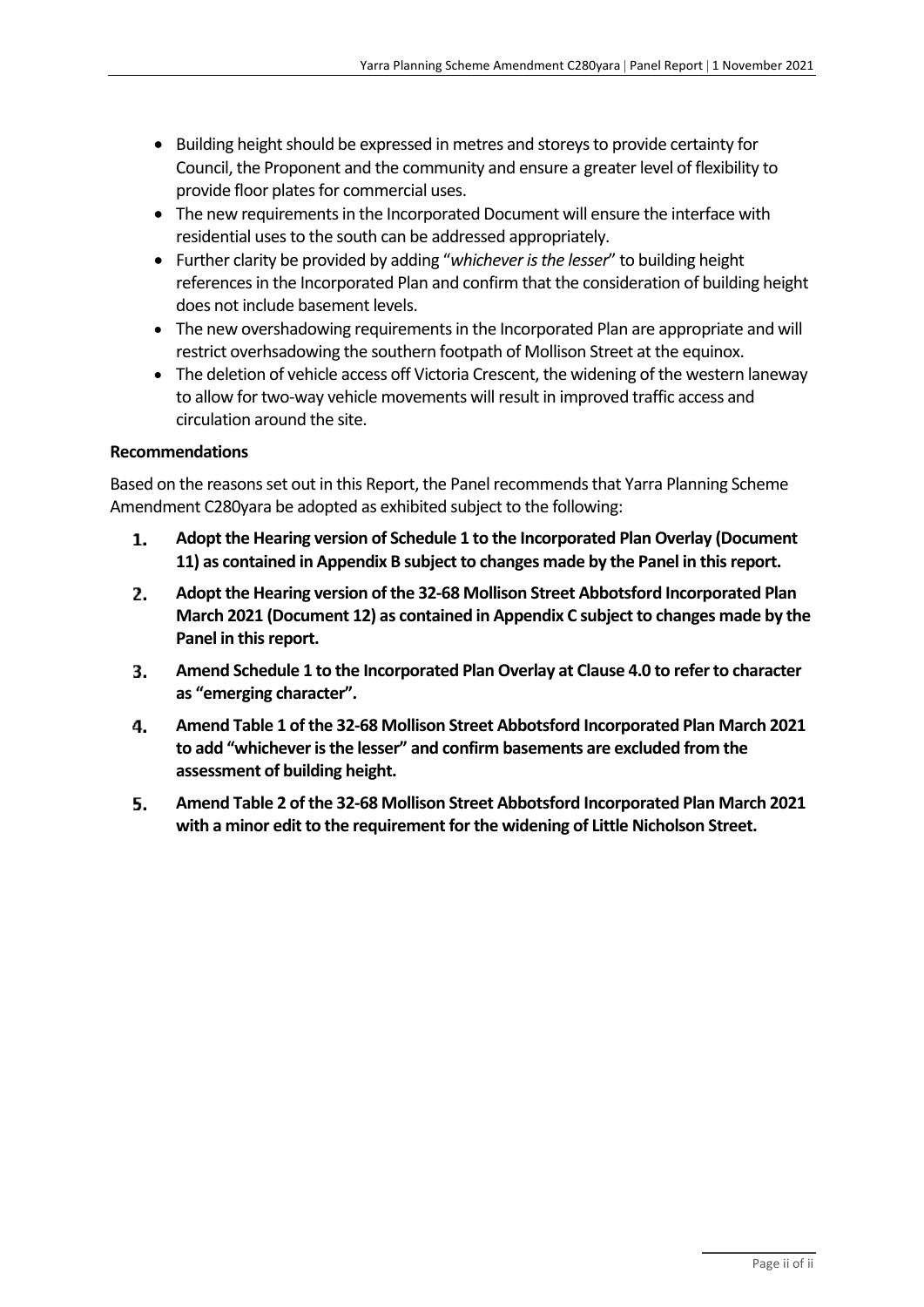## 1 Introduction

### **1.1 Amendment description**

The Amendment applies to 32-68 Mollison Street, Abbotsford. It proposes to:

- replace the existing Incorporated Plan Overlay Schedule 1 (IPO1)
- delete the IPO1 from the property at 61-69 William Street, Abbotsford
- amend Clause 72.04 to replace the incorporated document "*32-68 Mollison Street and 61-69 William Street, Abbotsford July 2013*" with "*32 – 68 Mollison Street Incorporated Plan (March 2021)*" (Incorporated Plan).

## **1.2 The subject land**

The Amendment applies to land shown in Figures 1 and 2. It is located on the north-west corner of Mollison Street and Victoria Crescent, Abbotsford.



<span id="page-8-0"></span>

The site has an area of 4,360 sqm and a 147 metre frontage to Mollison Street. The site currently consists of an at-grade carpark at the western end and a 3 storey office building on the remainder of the site.

More broadly the site is part of an employment precinct generally bound by Mollison Street to the south, Gipps Street to the north, the Yarra River to the east and Nicholson Street to the west. The area generally comprises older one to three storey industrial and warehouse buildings.

The site is well located to the Victoria Street activity centre, two train stations and a tram line along Victoria Street.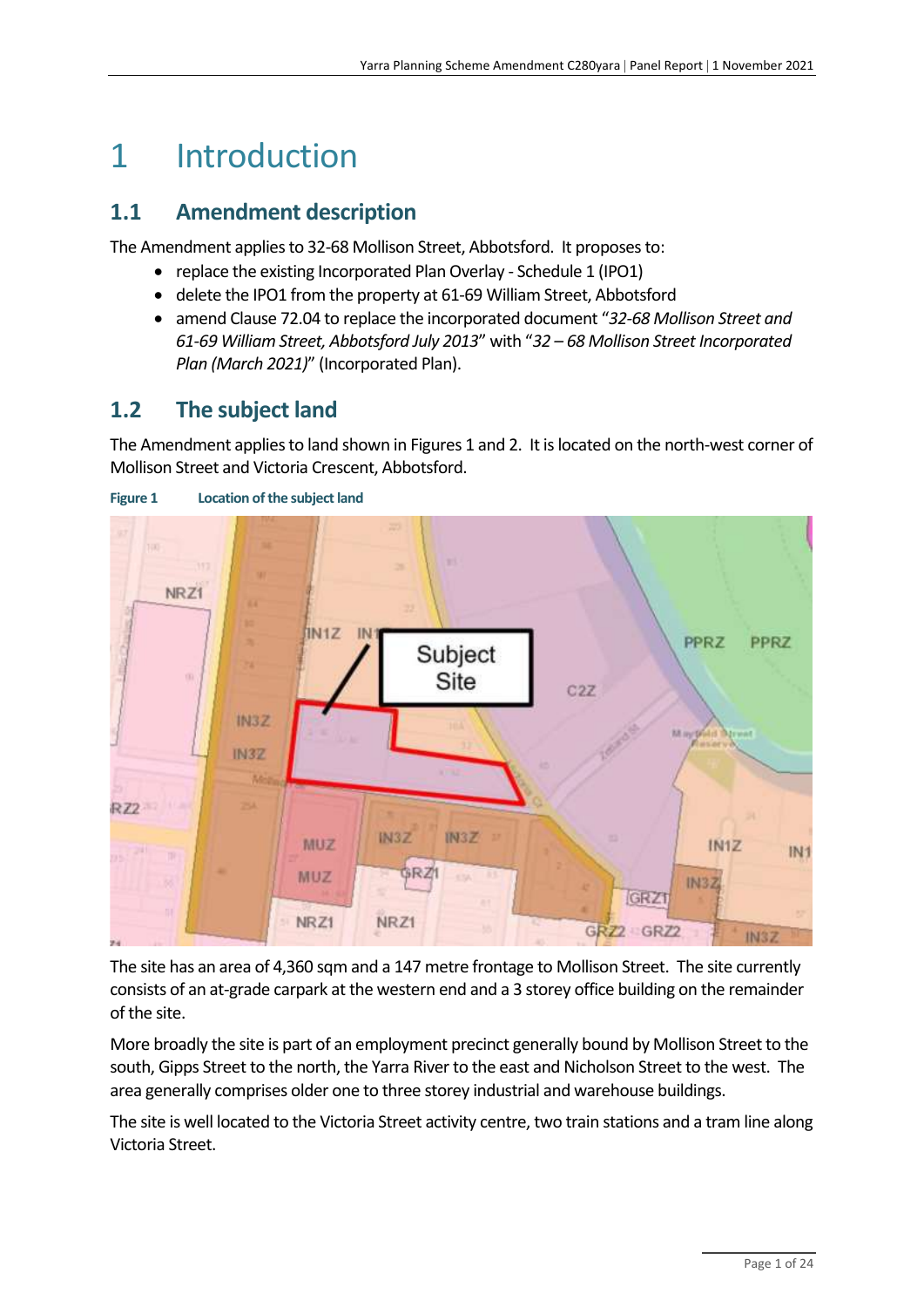

#### <span id="page-9-0"></span>**Figure 2 Aerial photo of site**

### **1.3 Amendment detail**

Council advised the proposed IPO1 and Incorporated Plan is required to:

- increase the allowable building height from 5 storeys (23 metres) to 7 storeys (32 metres) for the part of the western part of the subject site, while retaining the existing 5 storey limit on the eastern part
- increase the street wall height from 3 storeys to 4 storeys at the eastern end of the subject site
- increase the upper level setbacks from 2 metres to 3 metres
- introduce a ground level setback on Little Nicholson Lane to support two-way traffic
- introduce a requirement for a chamfer at the intersection of Mollison Street and Victoria **Crescent**
- introduce a requirement for upper building separation of 6 metres
- introduce a solar access requirement to the southern footpath on Mollison Street between 10am and 2pm at the September equinox
- introduce a requirement for a minimum of 80 per cent active frontages to Mollison Street and Victoria Crescent
- introduce a requirement for materials definition between lower and upper levels of buildings
- introduce a requirement that car parking is concealed from Victoria Crescent and Mollison Street
- introduce a requirement for bicycle parking
- limit vehicle access to Little Nicholson Street and Mollison Street and remove it from Victoria Crescent to increase pedestrian safety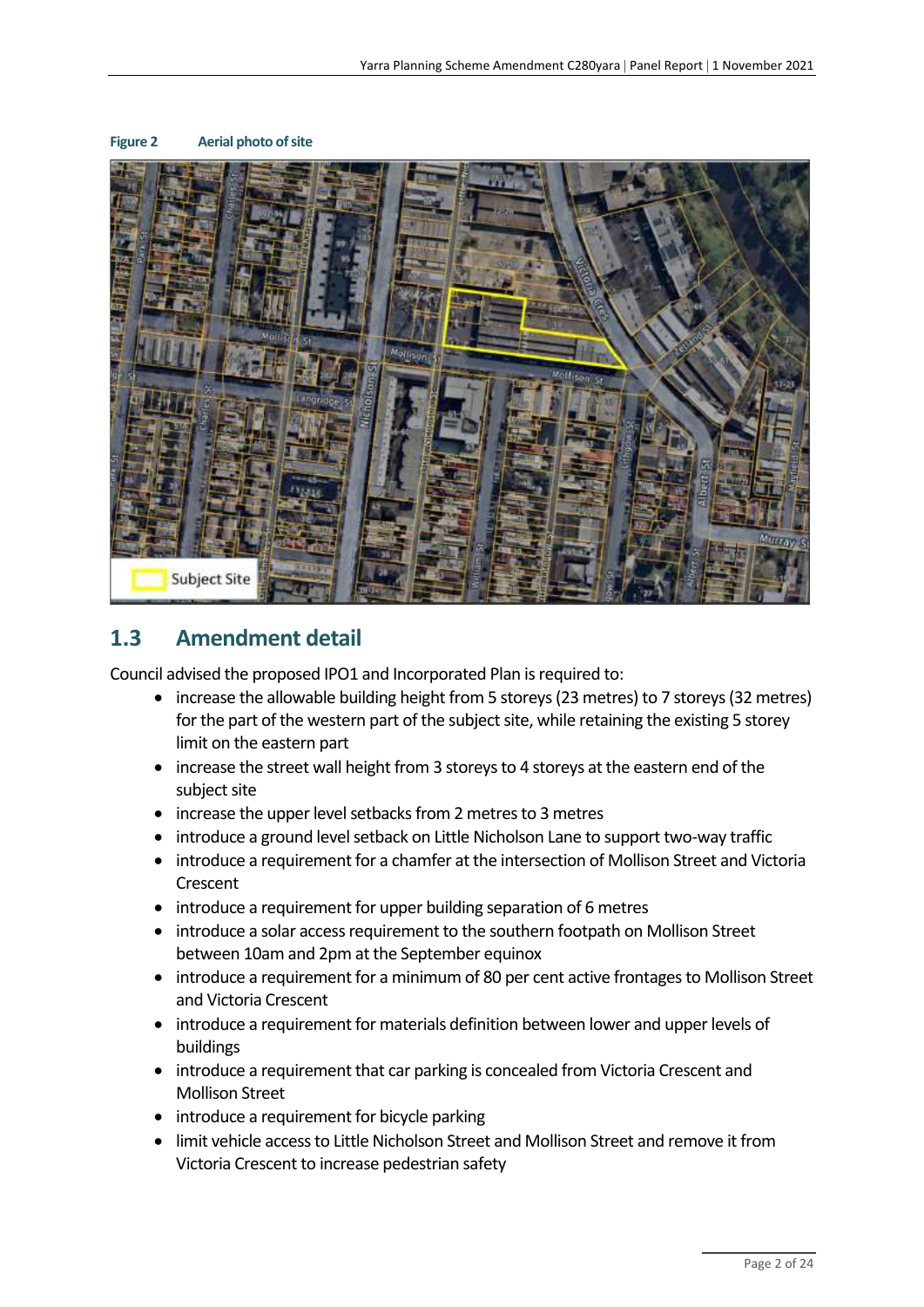- require pedestrian access to be from streets (with primary access from laneways to be avoided)
- require service cabinets to be appropriately located and integrated with the design of the building where possible.

Figure 3 contains Map 1 from the Incorporated Plan.



<span id="page-10-1"></span>**Figure 3 Proposed Incorporated Plan - Map 1**

The Amendment maintains the exemption from notice and review if a permit application was generally in accordance with the incorporated plan.

A comparison between the existing and proposed IPO1 is outlined in Table 1.

<span id="page-10-0"></span>

| Table 1 |  |  | Comparison between existing and proposed Incorporated Plans |
|---------|--|--|-------------------------------------------------------------|
|---------|--|--|-------------------------------------------------------------|

|                                                                  | <b>Current Incorporated Plan</b><br>(2013)                                                                                                       | <b>Proposed Incorporated Plan March 2021</b>                                                                                                                                                                                                                                                                                                                           |
|------------------------------------------------------------------|--------------------------------------------------------------------------------------------------------------------------------------------------|------------------------------------------------------------------------------------------------------------------------------------------------------------------------------------------------------------------------------------------------------------------------------------------------------------------------------------------------------------------------|
| Height                                                           | Building height for 32-68<br>Mollison Street, Abbotsford<br>must not exceed 23 metres<br>and 5 storeys                                           | Building height in Area A is increased must not<br>exceed 7 storeys (32 metres)                                                                                                                                                                                                                                                                                        |
| Street wall                                                      | Existing building street wall<br>(three storey)                                                                                                  | Street wall height should transition from 3<br>storeys (13.8 metres) at the western end of the<br>site (Area A) to four storeys (18.4 metres) at the<br>eastern end of the site (Area B)                                                                                                                                                                               |
| Upper level setback<br>from street wall and<br>northern boundary | Manage edge to provide for<br>continued industrial<br>purposes on the northern<br>side<br>Two metre setback as shown<br>on the Incorporated Plan | Above the street wall and northern boundary<br>wall, upper levels should be setback a minimum<br>of three metres from the northern boundary,<br>Mollison Street, Victoria Crescent and Little<br>Nicholson Street.<br>Upper levels setbacks above the street wall and<br>northern boundary should be contained within<br>a maximum of two steps (including the setback |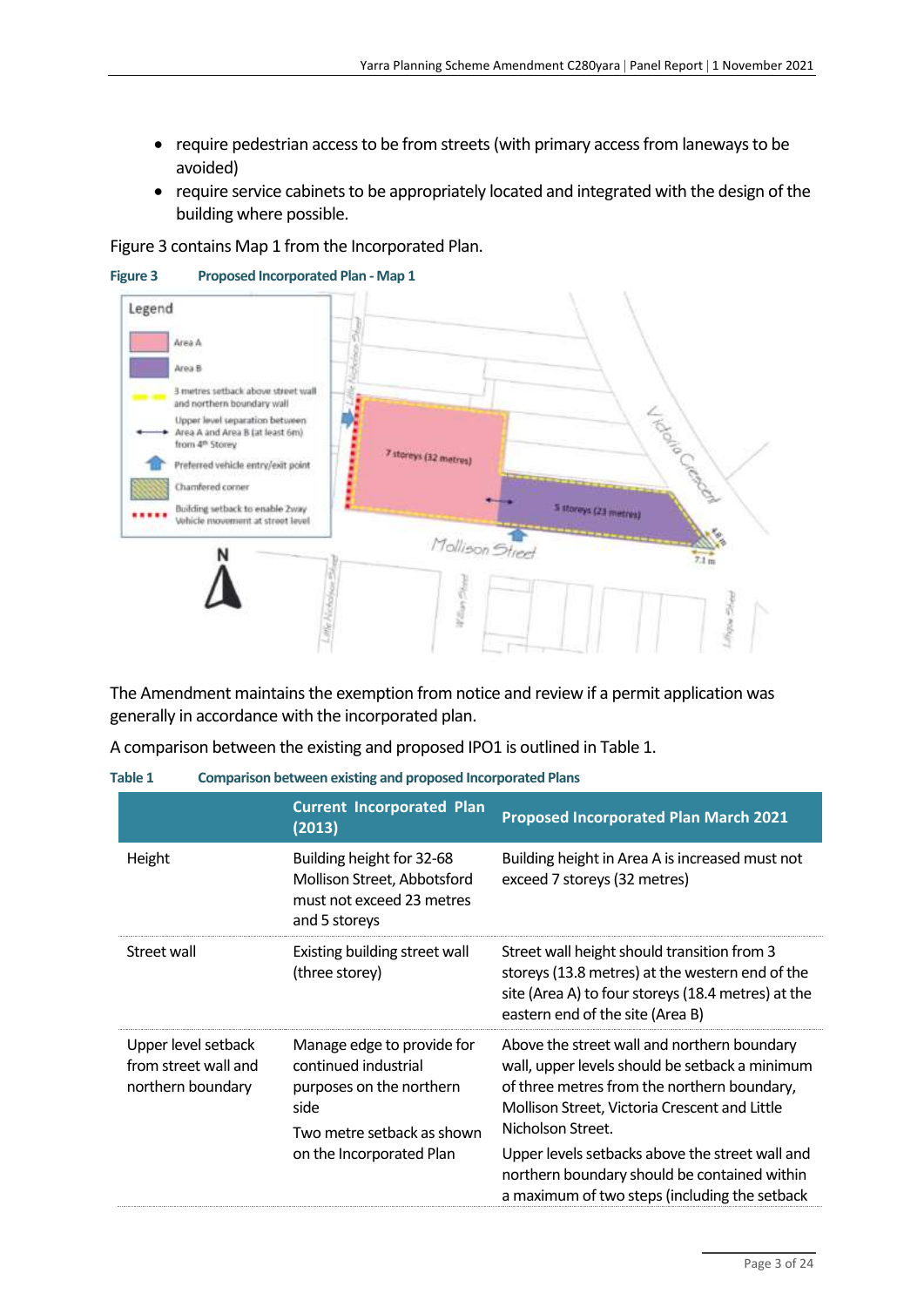|                                                     |                                                                                      | above the boundary wall below as one step) to<br>avoid repetitive stepping of individual levels                                                                                                                                                                                                             |
|-----------------------------------------------------|--------------------------------------------------------------------------------------|-------------------------------------------------------------------------------------------------------------------------------------------------------------------------------------------------------------------------------------------------------------------------------------------------------------|
| Ground level setback                                | No requirement                                                                       | The building must be setback along the western<br>boundary of the property to provide for two-<br>way vehicle access on Little Nicholson Street                                                                                                                                                             |
| Corner treatment                                    | No requirement                                                                       | The corner of the development at the Mollison<br>Street and Victoria Crescent intersection should<br>be chamfered.<br>No cantilevering at upper levels                                                                                                                                                      |
| Upper level building<br>separation                  | No requirement                                                                       | Upper level development (4 <sup>th</sup> storey and above)<br>should be separated by a minimum of 6 metres<br>between Area A and Area B to ensure proposed<br>buildings on Area A and Area B do not appear<br>as one building mass                                                                          |
| Overshadowing                                       | No requirement                                                                       | New development must not overshadow the<br>footpath on the southern side of Mollison<br>Street between 10am and 2pm on 22 <sup>nd</sup><br>September                                                                                                                                                        |
| Active frontages                                    | Active ground floor frontage<br>at 32 Mollison Street                                | Active frontages should be provided to a<br>minimum of 80 per cent of the Mollison Street<br>and Victoria Crescent frontage, keeping inactive<br>facades to a minimum                                                                                                                                       |
| Material definition<br>(podium and upper<br>levels) | No requirement                                                                       | Façade articulation and composition should<br>achieve cohesive design including material<br>definition between podium and upper levels<br>that is responsive to local context and<br>character. Podium materials should be detailed<br>and robust with visually recessive materials<br>used at upper levels |
| Car parking                                         | Requirement for a car<br>parking building on the<br>western part of the site         | Car parking should be concealed from Victoria<br><b>Crescent and Mollison Street frontages</b>                                                                                                                                                                                                              |
| <b>Bicycle parking</b>                              | No requirement                                                                       | Staff bicycle should be located and designed to<br>be secure and conveniently accessible from the<br>street and associated uses                                                                                                                                                                             |
| Vehicle access                                      | Three access points from<br>Mollison Street and one from<br><b>Victoria Crescent</b> | Vehicular access must be limited to a maximum<br>of one crossover from Little Nicholson Street<br>and one crossover from Mollison Street                                                                                                                                                                    |
| Pedestrian access                                   | No requirement                                                                       | Pedestrian access to buildings should be via<br>Mollison Street and/or Victoria Crescent and<br>primary access from laneways should be<br>avoided. Where pedestrian access from a<br>laneway is appropriate, it should include a<br>pedestrian refuge or landing and include<br>lighting                    |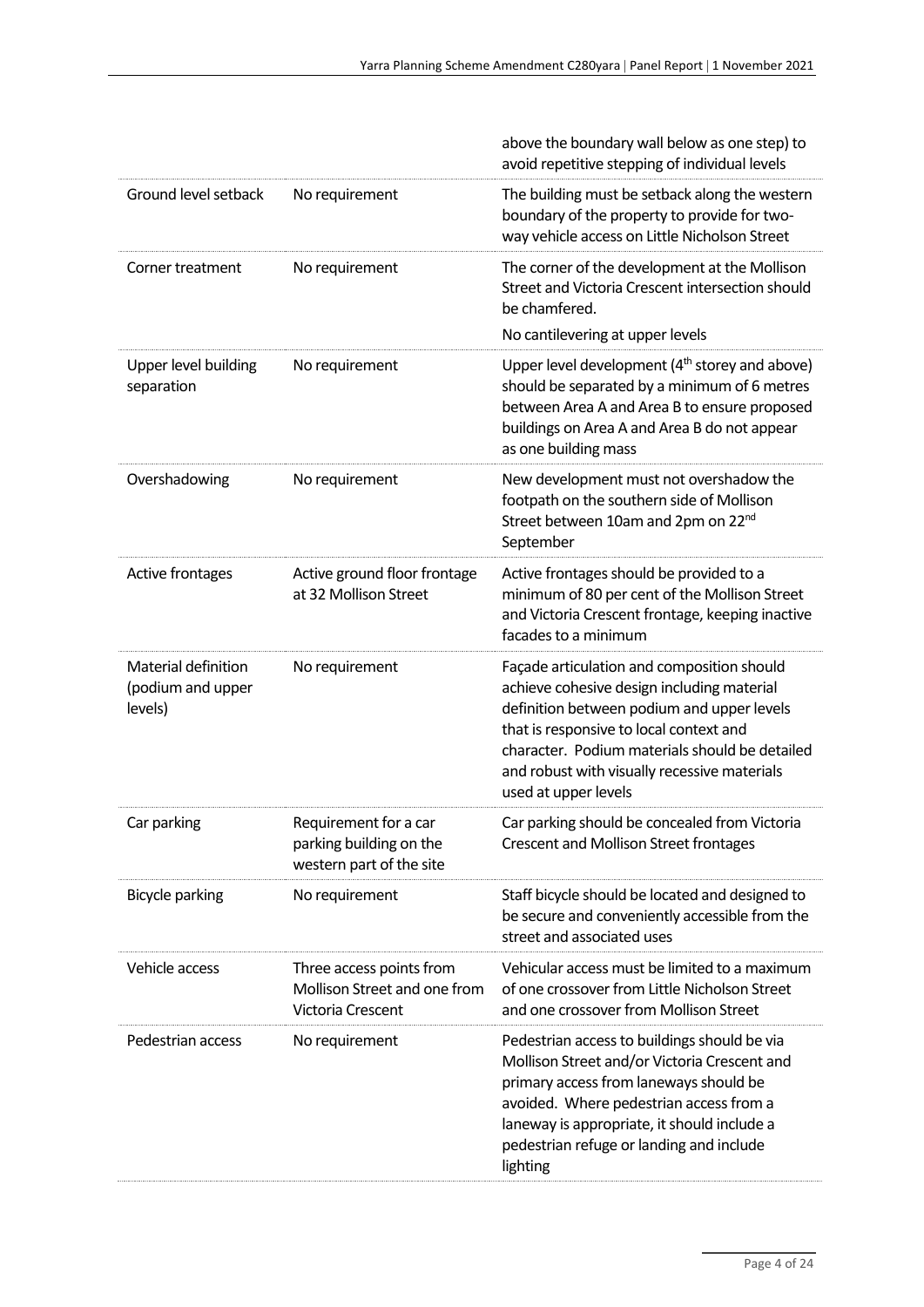|                  |                | Pedestrian entrances must be clearly visible,<br>secure and have an identifiable sense of<br>address |
|------------------|----------------|------------------------------------------------------------------------------------------------------|
| Service cabinets | No requirement | Service cabinets must be appropriately                                                               |

## **1.4 Background**

The existing IPO1 was introduced by Amendment C170 in 2013. In summary it:

- applies to the subject site, as well as 61-69 William Street, which has since been developed for a multi-storey building
- allows a mandatory building height of up to five storeys
- contains minimal urban design requirements to guide built form outcomes.

Yarra City Council (Council) issued Planning Permit PLN17/0697 for the site that approved a 5 storey building and a change of use to shop and office and reduction in the associated parking requirement.

Since IPO1 was introduced, various permits have been granted for development to 4 to 9 storeys on several neighbouring properties.

### **1.5** Summary of issues raised in submissions

#### **(i) Yarra City Council (Planning Authority)**

The key issues for Council were:

- Support for the Amendment
- Height should be expressed in both metres and storeys
- Initially supported the use of the 80 per cent metric for active frontages however supported the revised text from Ms Hodyl who provided urban design advice for Council.

#### **(ii) AH Meydan Pty Ltd (Proponent)**

The key issues for the Proponent were:

- Support for Amendment
- Height should be expressed in metres only
- Initially objected to the use of the 80 per cent metric for active frontages but supported the revised text from Ms Hodyl.

The remaining unresolved issue is whether height should be expressed in metres and storeys.

#### **(iii) Individual submitters**

The key issues by submitters were:

- Building height is excessive
- Overshadowing impacts
- Loss of character
- Traffic impacts
- Parking impacts.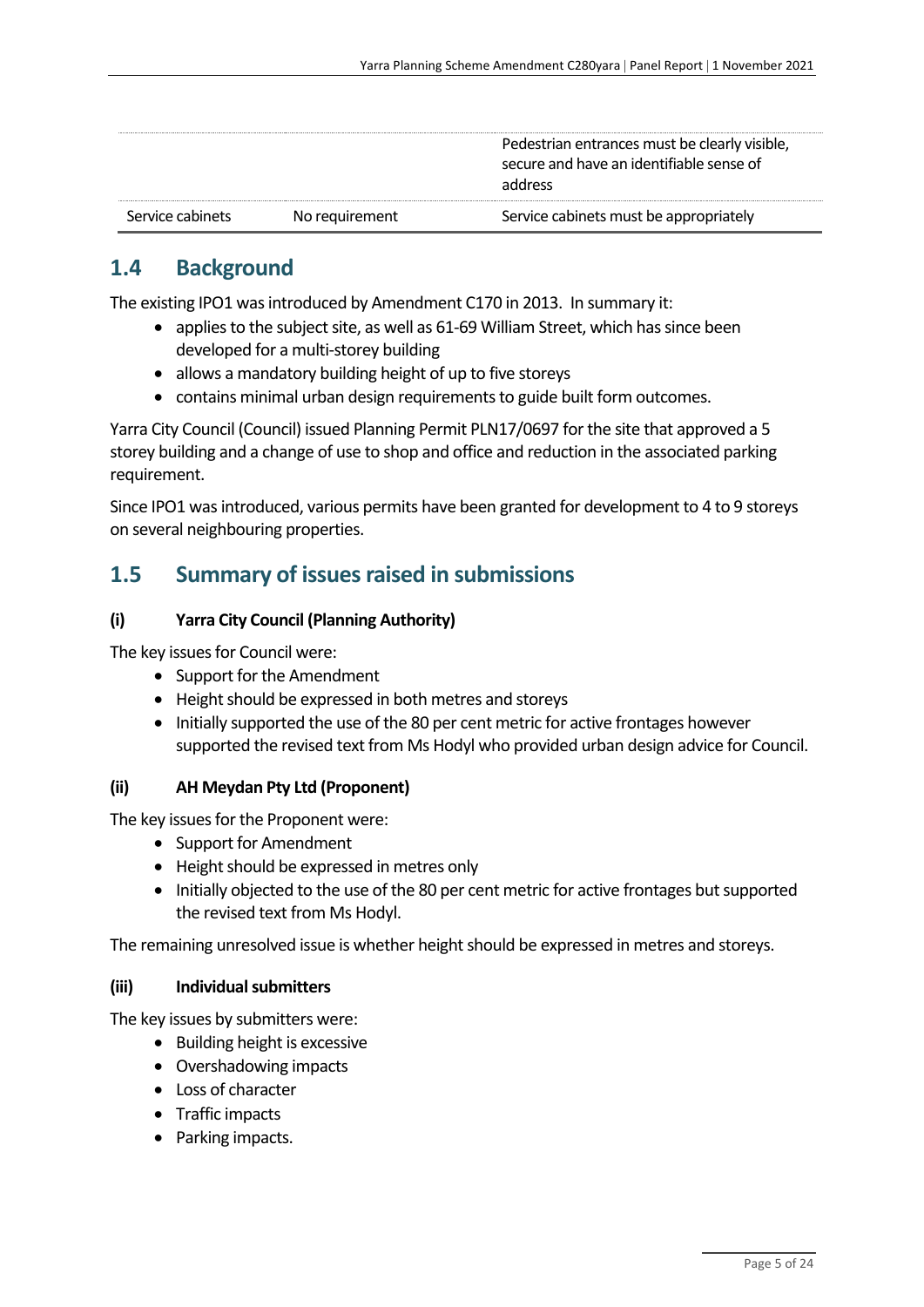The Panel has assessed the Amendment against the principles of net community benefit and sustainable development, as set out in Clause 71.02-3 (Integrated decision making) of the Planning Scheme.

The Panel considered all written submissions made in response to the exhibition of the Amendment, observations from site visits, and submissions, evidence and other material presented to it during the Hearing. It relied on the written submissions in response to the exhibition of the Amendment from the community as no submitters elected to attend the Hearing. All submissions and materials have been considered by the Panel in reaching its conclusions, regardless of whether they are specifically mentioned in the Report.

This Report deals with the issues under the following headings:

- Planning context
- Building height, character and overshadowing
- Traffic and car parking.

### **1.6 Limitations**

The Panel does not comment further on submissions relating to construction related noise impacts as the Panel is not considering a specific development proposal and this will be the subject of *State Environment Protection Policy – Control of noise from industry, commerce and trade No. 1 (SEPP N-1)* and the requirement for a Construction Management Plan as a condition of any future permit that is granted.

## **1.7 Hearing versions of Schedule 1 to the Incorporated Plan Overlay and Incorporated Document**

The Panel requested Council and the Proponent to provide a Hearing version of the IPO1 (Document 11) and the Incorporated Document (Document 12). These versions of the documents contained agreed text and tracked text and comments for issues that remained unresolved between the parties. An opportunity was provided for final comment. Neither Council nor the Proponent provided any additional final comment.

Council and the Proponent agreed to the revised text that refers to active frontages along Mollison Street.

The Panel adopts these versions of the documents subject to any changes provided in this report.

- 1. **Adopt the Hearing version of Schedule 1 to the Incorporated Plan Overlay (Document 11) as contained in Appendix B subject to changes made by the Panel in this report.**
- **Adopt the Hearing version of the 32-68 Mollison Street Abbotsford Incorporated Plan**  2. **March 2021 (Document 12) as contained in Appendix C subject to changes made by the Panel in this report.**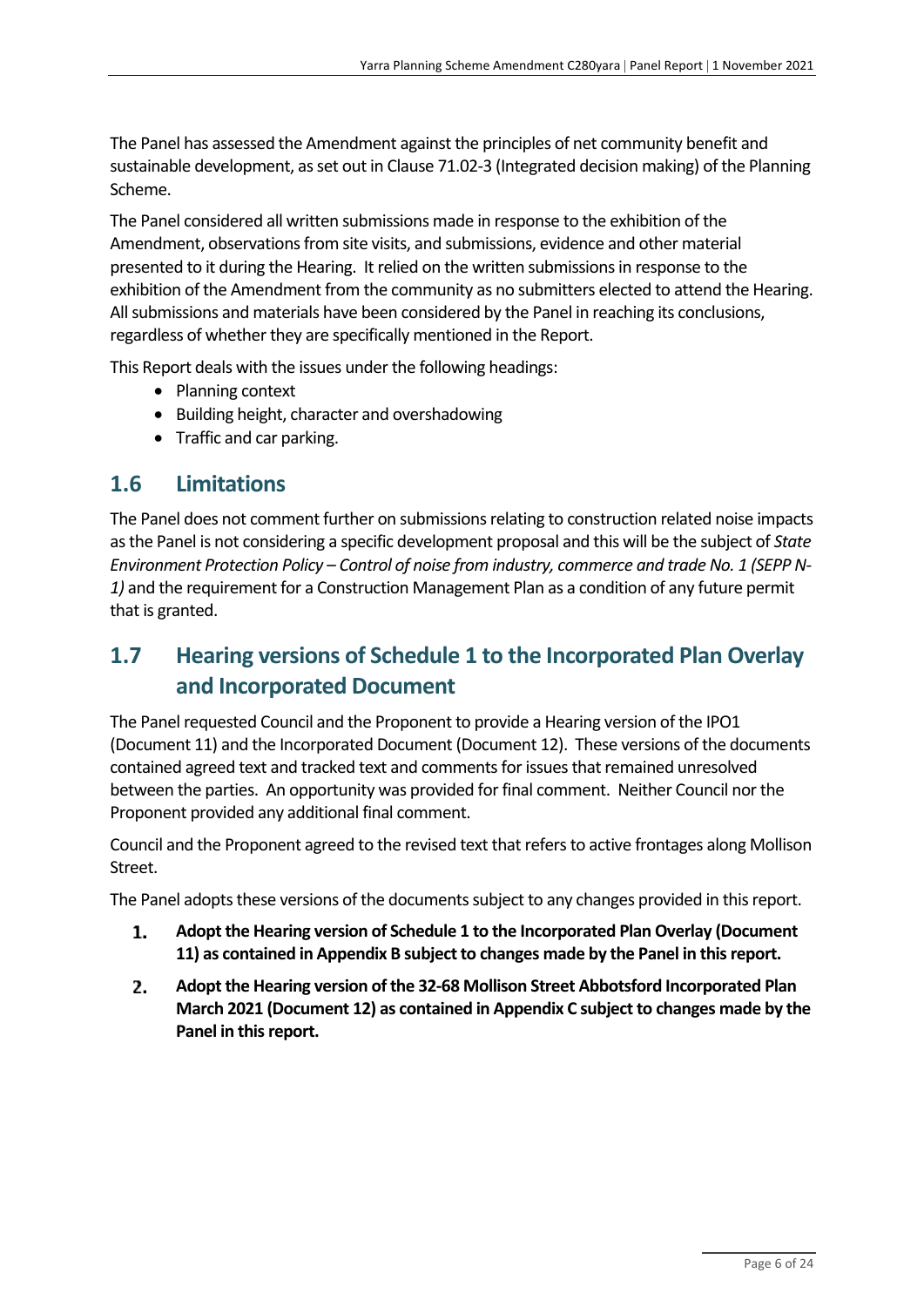## 2 Planning context

## **2.1 Planning policy framework**

Council submitted that the Amendment is supported by various clauses in the Planning Policy Framework, which the Panel has summarised below.

#### **Victorian planning objectives**

The Amendment will assist in implementing State policy objectives set out in section 4 of the PE Act by providing greater clarity regarding built form outcomes and expectations in Yarra's employment areas of Abbotsford. The proposed provisions will support more efficient and orderly planning processes.

The Amendment seeks to provide greater clarity as it will assist to achieve better built form and public realm outcomes and assist to improve public safety at local intersections.

#### **Clause 11 (Settlement)**

The Amendment supports Clause 11 by adding to the land supply of commercial office and retail floorspace in the Abbotsford employment area.

#### **Clause 15 (Built environment and heritage)**

The Amendment supports Clause 15.01 (Built environment) by:

- Creating safe and functional urban spaces
- Implementing built form guidance that contribute positively to the local context and enhance the public realm
- Facilitating 20-minute neighbourhoods.

#### **Clause 17 (Economic development)**

The Amendment supports Clause 17.01 (Employment) by:

• Strengthening and diversifying the local economy.

#### **Clause 18 (Transport)**

The Amendment supports Clause 18 by:

- Locating development in areas with good public transport
- Enhancing pedestrian and cycling.

#### **Clause 21 (the Municipal Strategic Statement)**

The Amendment supports the Municipal Strategic Statement by:

- Increasing retail and commercial uses in established employment centres(21.04-2)
- Redeveloping old industrial sites for new uses (21.04-3)
- Enhancing bul form character in Yarra's activity centres (21.05-2).

### **2.2 Other relevant planning strategies and policies**

#### **(i) Plan Melbourne**

*Plan Melbourne 2017-2050* sets out strategic directions to guide Melbourne's development to 2050, to ensure it becomes more sustainable, productive and liveable as its population approaches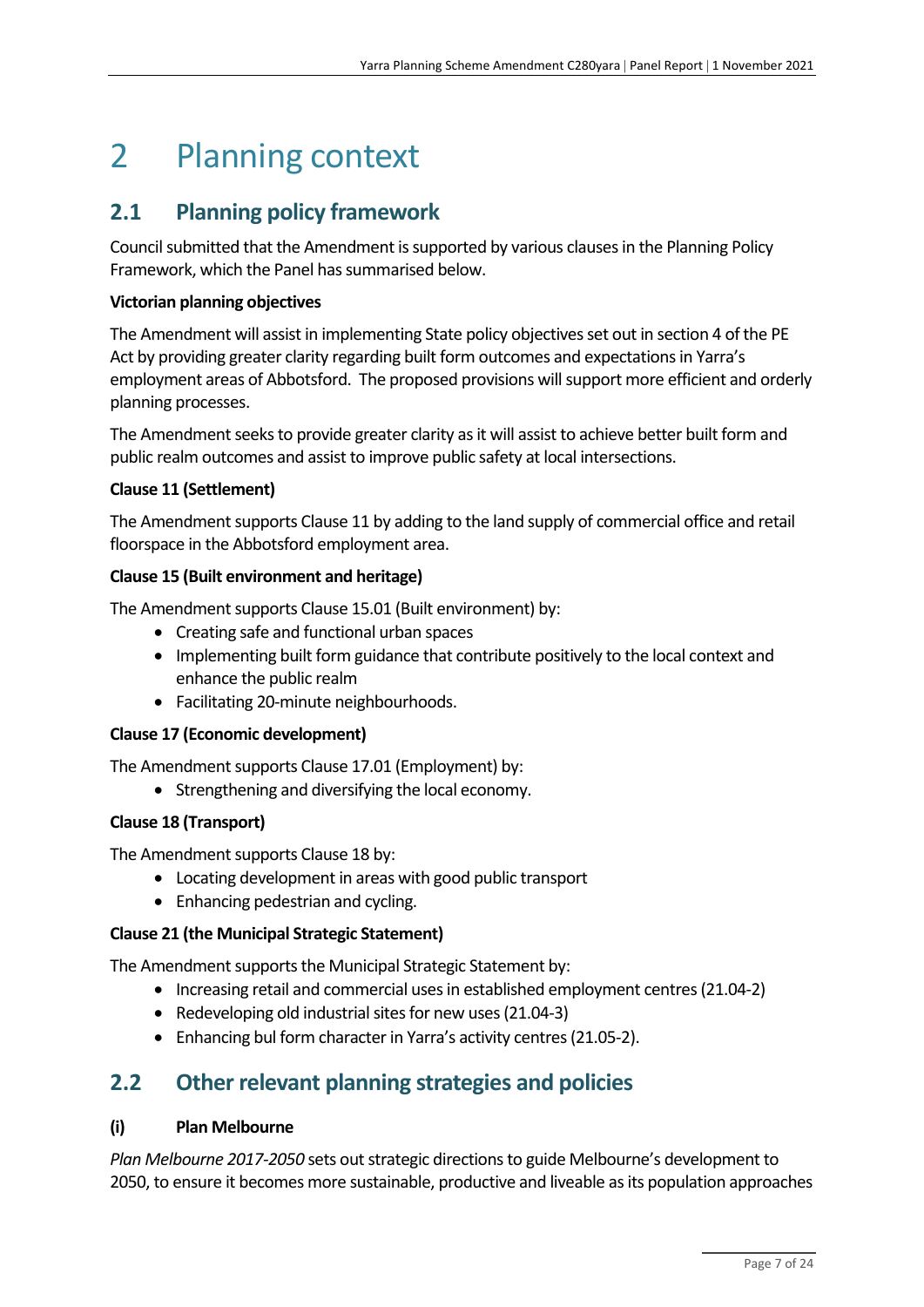8 million. It is accompanied by a separate implementation plan that is regularly updated and refreshed every 5 years.

Plan Melbourne is structured around seven Outcomes, which set out the aims of the plan. The Outcomes are supported by Directions and Policies, which outline how the Outcomes will be achieved. Outcomes that are particularly relevant to the Amendment are set out in [Table 2.](#page-15-0)

<span id="page-15-0"></span>**Table 2: Relevant parts of Plan Melbourne**

| <b>Outcome</b>                                                                                      | <b>Directions</b>                                                                                         | <b>Policies</b>                                                                                                                                                                                                                                             |
|-----------------------------------------------------------------------------------------------------|-----------------------------------------------------------------------------------------------------------|-------------------------------------------------------------------------------------------------------------------------------------------------------------------------------------------------------------------------------------------------------------|
| Melbourne is a productive city<br>that attracts investment, supports<br>innovation and creates jobs | 1.1 Create a city structure that<br>strengthens Melbourne's<br>competitiveness for jobs and<br>investment | To strengthen the<br>competitiveness of Melbourne's<br>employment areas. The<br>Amendment provides appropriate<br>policy direction for the planning<br>and development of the<br>employment areas to ensure that<br>it continues to meet community<br>needs |
| Melbourne is a city of inclusive,<br>vibrant and healthy<br>neighbourhoods                          | 5.1 Create a city of 20-minute<br>neighbourhoods                                                          | To cluster new housing, access to<br>jobs, services and public transport<br>to accommodate growth.                                                                                                                                                          |

## **2.3 Planning scheme provisions**

A common zone and overlay purpose are to implement the Municipal Planning Strategy and the Planning Policy Framework.

#### **(i) Zones**

The land is in the Commercial 2 Zone. The purposes of the Zone are:

- To implement the Municipal Planning Strategy and the Planning Policy Framework.
- To encourage commercial areas for offices, appropriate manufacturing and industries, bulky goods retailing, other retail uses, and associated business and commercial services.
- To ensure that uses do not affect the safety and amenity of adjacent, more sensitive uses.

#### **(ii) Overlays**

The land is subject to the Incorporated Plan Overlay. The purposes of the Overlay are:

- To implement the Municipal Planning Strategy and the Planning Policy Framework.
- To identify areas which require:
	- The form and conditions of future use and development to be shown on an incorporated plan before a permit can be granted to use or develop the land.
	- A planning scheme amendment before the incorporated plan can be changed.
- To exempt an application from notice and review if it is generally in accordance with an incorporated plan.

Changes to IPO1 are one of key foci of this Amendment.

The land is affected by the Environmental Audit Overlay and the Development Contributions Plan Overlay.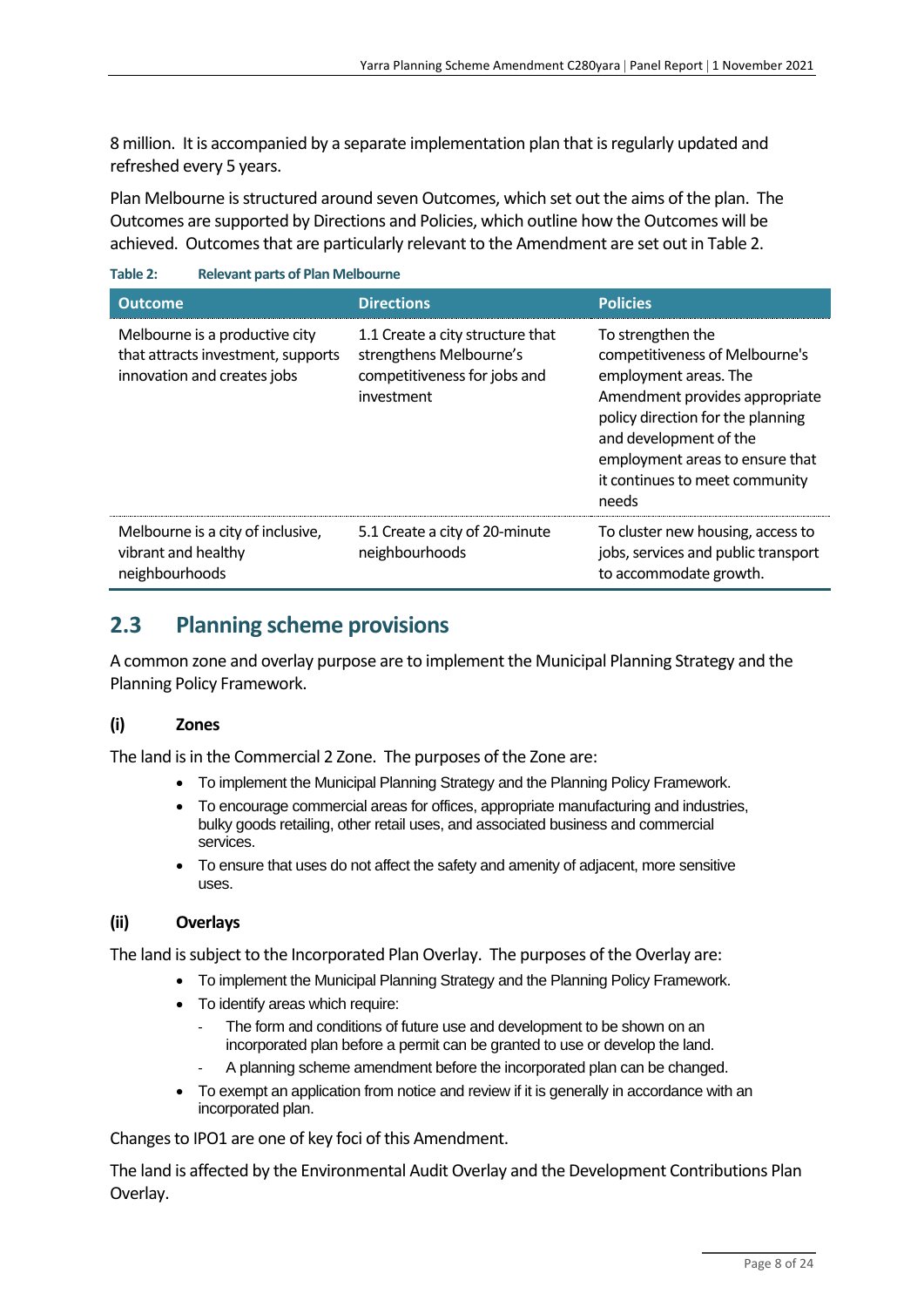## **2.4 Ministerial Directions and Practice Notes**

The Explanatory Report discusses how the Amendment meets the relevant requirements of Ministerial Direction 11 (Strategic Assessment of Amendments) and *Planning Practice Note 46: Strategic Assessment Guidelines*, August 2018. That discussion is not repeated here.

Council submitted the Amendment complies with the Ministerial Direction for '*The form and content of Planning Scheme*' under Section 7(5) of the Planning and environment Act 1987 and Planning Practice Note 23: *Applying the Incorporated Plan and Development Plan Overlays (November 2018)*.

## **2.5 Discussion and conclusion**

The Panel notes that other submitters did not elect to be heard at the Hearing which did not provide the opportunity to further scrutinise their concerns. A review of all submissions did not suggest development of this site should not occur. Therefore, the Panel concludes the strategic direction for this area of Abbotsford to accommodate significant infill redevelopment was not an issue it considered further.

Generally, the proposed Incorporated Plan will result in a more balanced outcome that considers issues that were not addressed in the existing version. This will result in an improved net community benefit and the Panel supports this.

For the reasons set out in the following chapters, the Panel concludes that the Amendment is supported by, and implements, the relevant sections of the Planning Policy Framework, and is consistent with the relevant Ministerial Directions and Practice Notes. The Amendment is well founded and strategically justified, and the Amendment should proceed subject to addressing the more specific issues raised in submissions as discussed in the following chapters.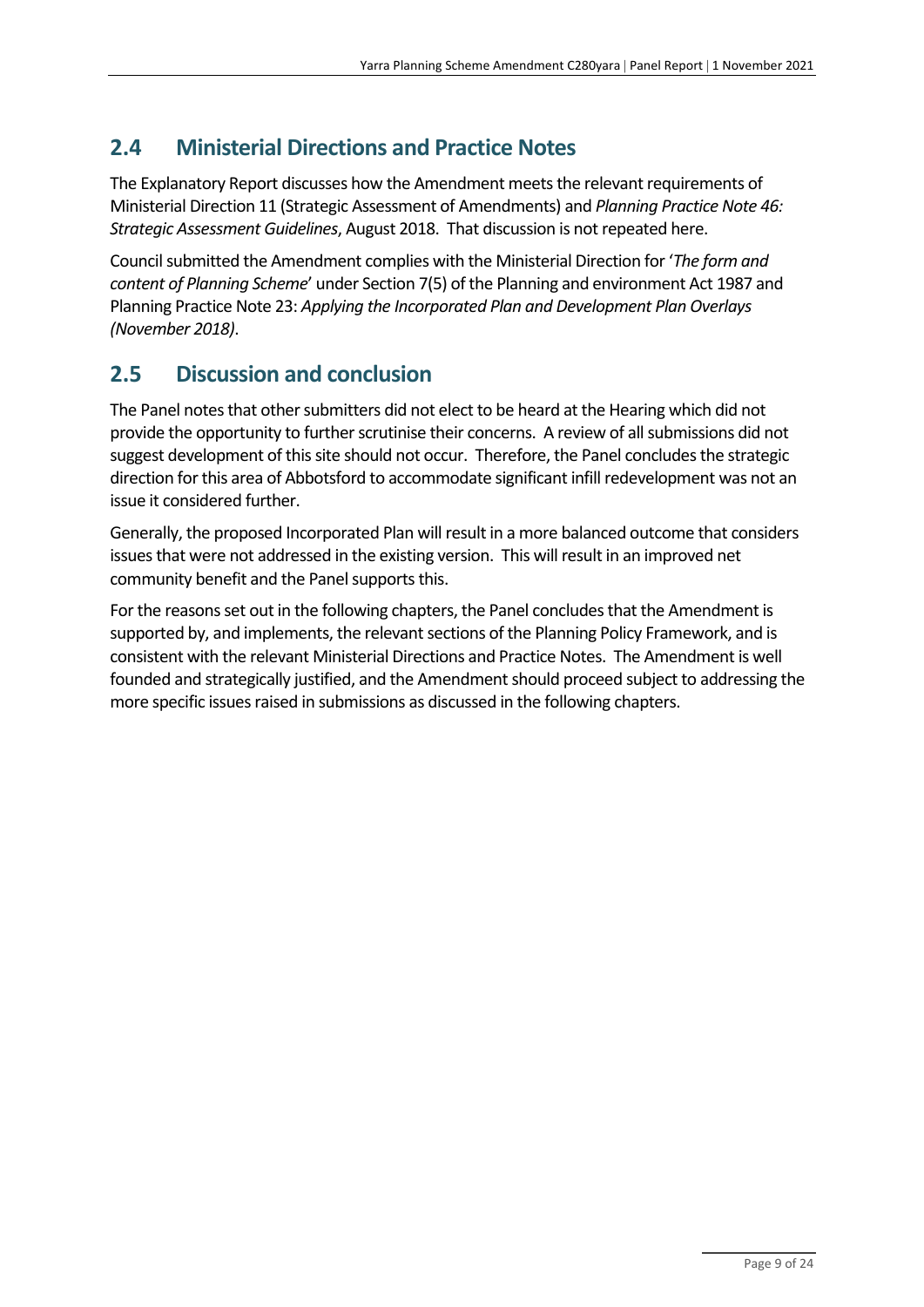## 3 Building height, character and overshadowing

## **3.1 Building height and character**

#### **(i) The issue**

The issues are whether:

- a building height of up to 32 metres is appropriate
- building height should be expressed in both metres and storeys.

#### **(ii) Evidence and submissions**

#### Building height and character

Submitters 2, 3, 6, 7, 8, 9 and 10 commented on the proposed building height and noted that surrounding development was limited to 4 storeys, were concerned that a height of 32 metres would be inconsistent with the character of the area and inappropriate next to a residential zone.

Council submitted that this area is undergoing significant change and the emerging character of the area can be appreciated in the following $^{1}$ :

- Many of the submitters reside at 61-69 William Street, Abbotsford. Plans for a 4 storey (15.5 metre) development on that site were approved in May 2018.
- To the east of the Subject Site, across Little Nicholson Street, 20-30 Mollison Street is currently being developed to 8 storeys (29.62 metres), set back 5.3 metres from an 11.5 metre high street wall along Nicholson Street.
- To the north of the Subject Site, 12-20 Victoria Crescent is currently being developed to 9 storeys (35 metres) at its western end and 6 storeys (21.5 metres) along Victoria Crescent.

Council accepted that further controls were required to support the increased height: Council submits that the proposed height increase is appropriate in that context, while acknowledging this increase warrants additional controls to manage effects on urban design considerations and amenity acknowledging the fact that while the site is zoned Commercial 2, it is directly opposite and area that is zoned residential.

The additional controls are outlined in Section 1.3 of this Report. The Proponent supported this submission of Council.

The Proponent sought the following further changes to the IPO1:

- refer to character in the IPO1 as 'emerging' character and referred to this use of the same term in Council's Part B submission in support of this. Council did not support this request.
- delete the reference to height in metres and storeys from Objective 1 and rely on the reference to mid-rise character as the reference to height in metres and storeys is contained in Table 1 of the IPO1. Council did not support this request.

<sup>&</sup>lt;sup>1</sup> Council Part B submission, page 6, paragraph 17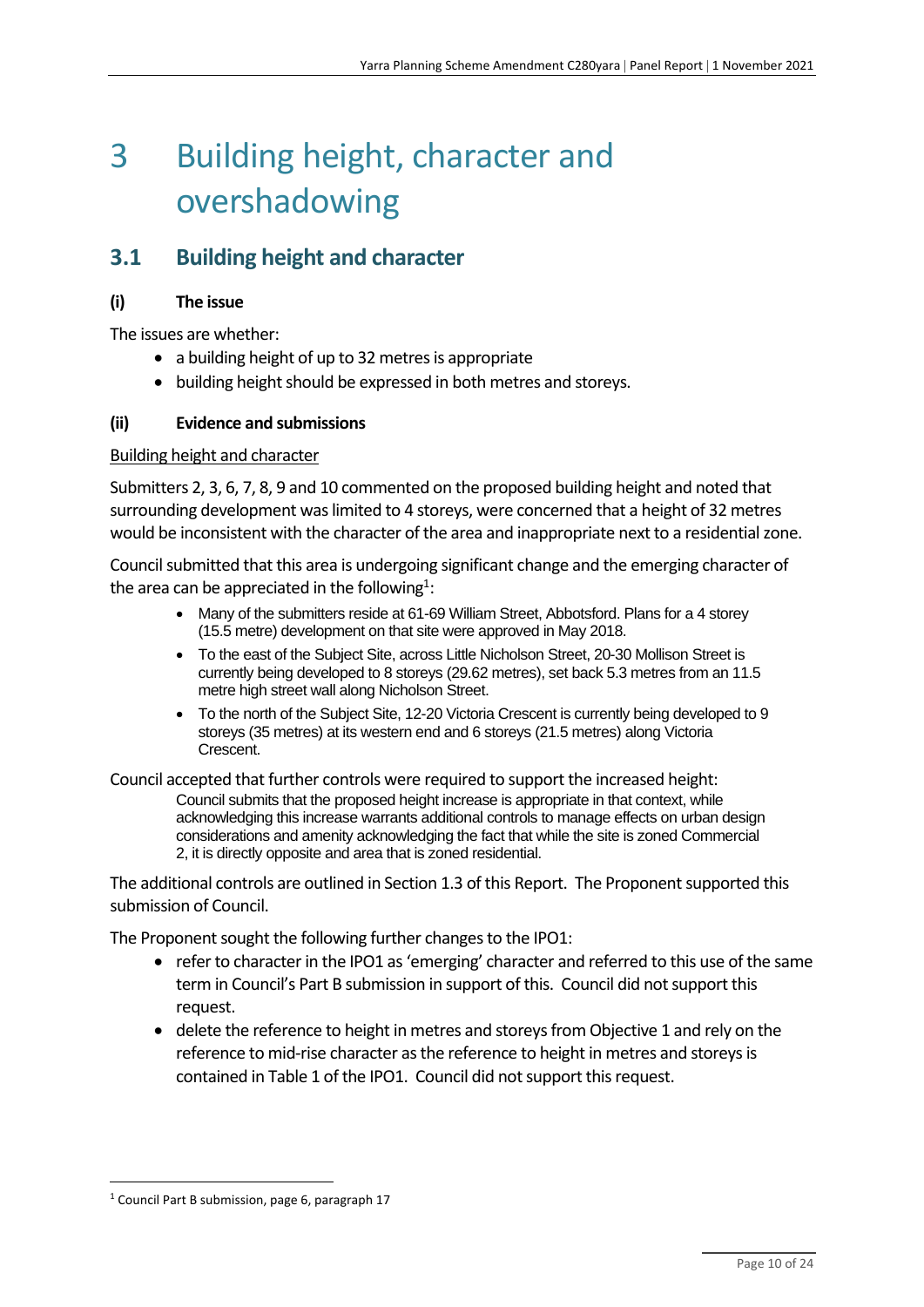#### How to express building height

The Proponent lodged a submission to the Amendment (11) which supported the Amendment and the increased building height proposed. There was no request for building height to be expressed in metres only. Urban design evidence was provided by Ms Bell on behalf of the Proponent. Ms Bell submitted that references to building height in planning schemes varied "*depending on the purpose and circumstances.*" Ms Bell completed a comparative analysis of other examples in Yarra and noted:

- IPO2 refers to building height in metres only
- Of the 26 DDO schedules, 17 reference height in metres only, five reference both metres and storeys and four have no reference to height.

For other inner-urban municipalities, where the IPO is used the most common building height reference is in metres with no reference to storeys.

Ms Bell submitted that Planning Practice Note 23 *Applying the Incorporated Plan and Development Plan Overlays*refers to height in metres only on the example incorporated plan used. Ms Bell considered Planning Practice Note 60 *Height and setbacks controls in activity centres* was relevant where it states<sup>2</sup>:

The preferred expression of heights and setbacks is in metres and should be in reference to a defined point such as the footpath or Australian Height Datum. If height is measured in terms of storeys, this should be expressed in relation to a preferred height provision of metres as well.

Ms Bell considered a height of 32 metres would comfortably fit an 8 storey mixed use development with retail at the ground level (4 metre floor to floor height) and office (3.5 metre floor to floor height) floorspace above.

She concluded "*the use of metres to reference building heights to be the most definitive approach to outlining the preferred built form character for a site*."

Council considered the request to delete the reference to height in storeys was "*at the 11th hour of this Amendment and importantly without any other person or submitter having any foreknowledge of what is proposed, the Proponent has sought to vary the Amendment*." Council submitted:

- the Amendment request was always predicated on increasing height to seven storeys or an additional two storeys
- the exhibited IPO and incorporated plan refer to building heights in metres and storeys
- no adjoining owners or submitters would be aware of this request
- when referencing height in metres and storeys "*adequate allowance should be made in the latter for greater floor-to-floor heights to support employment uses where the zoning supports these uses*." The Commercial 2 Zone provides for a wide range of usesincluding offices, some manufacturing and industries, retailing and other commercial uses and that it was "*important that rather than the number of storeys being maximised, the extent of flexibility be maximised by having taller floor to ceiling heights*."

Council concluded height should be expressed in both metres and storeys because<sup>3</sup>:

• A maximum height expressed in both metres and storeys provides more certainty as to the built form that will result on the site than a reference to metres alone, and certainty is the principal rationale for replacing the IPO in this case.

<sup>2</sup> Ms Bell expert evidence statement, page 10, paragraph 20

<sup>3</sup> Council Part B submission, page 15, paragraph 69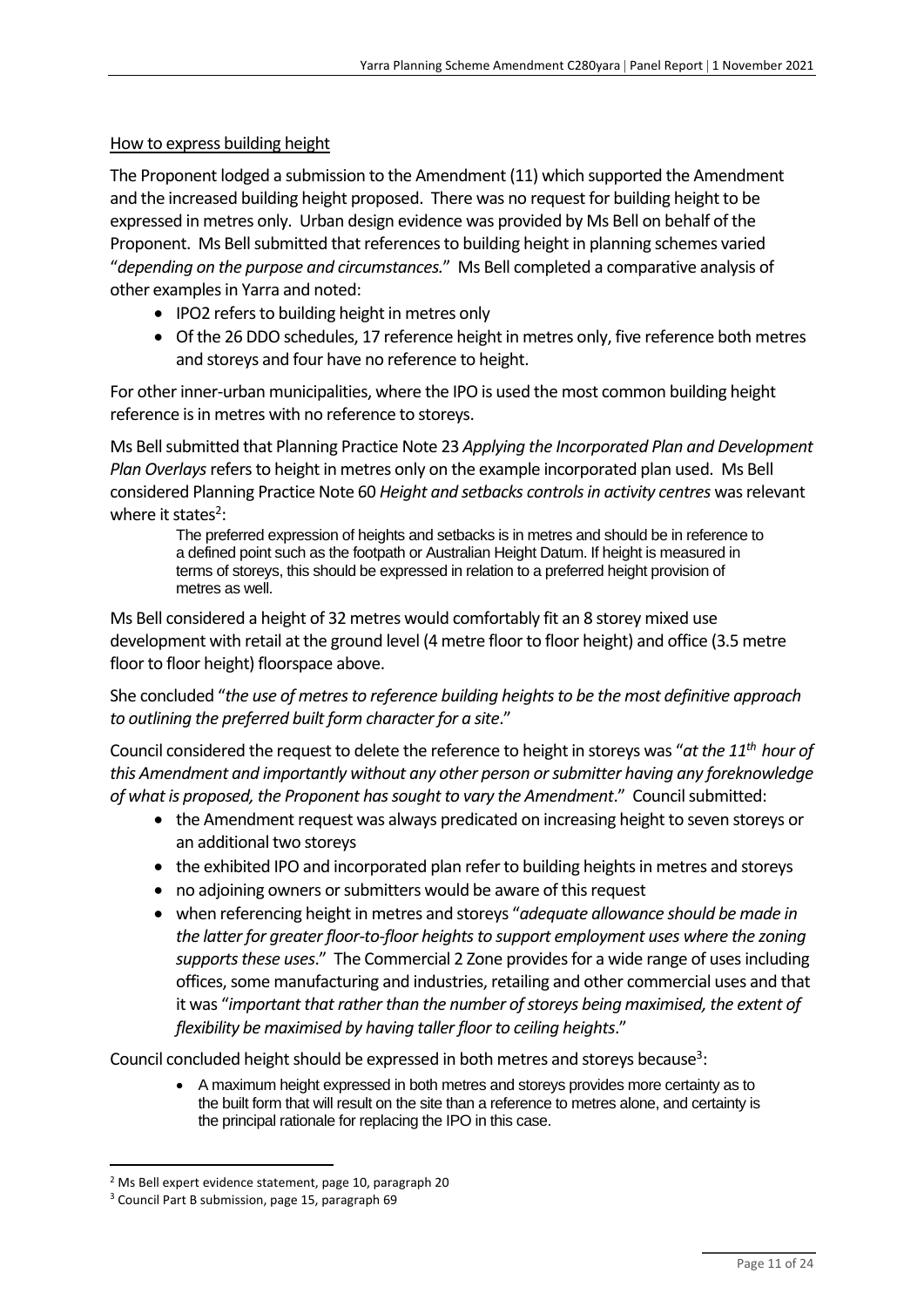- That increased level of certainty is appropriate in circumstances where  $3<sub>rd</sub>$  party rights are to be removed upon a finding of general accordance.
- The provision of the number of storeys ensures that the floor to ceiling heights in the various levels are generous to enable the accommodation of a broad range of employment activities and not just, for example, office activities.
- The height limit in this case is not only to define the line of built form, but also to give the community a fair visual impression of the height of development that is promoted and the scale or intensity of the development that will occur on the site.
- This is consistent with the Minister for Planning's conditions on authorisation for preparation of the Amendment, which included a requirement to specify the maximum street wall height in metres as well as storeys.
- The Proponent's request for the Council to prepare the Amendment sought only the ability to increase the maximum height by two storeys. There has been limited opportunity for Council or submitters to consider the potential impacts of an additional three or more storeys above those allowed under the existing IPO.

Council recommended that the reference to height in metres and storeys should have the caveat of "*whichever is the lesser*" added and clarification that basement levels are excluded.

Ms Robertson, on behalf of the Proponent, noted Ms Hodyl's evidence did not address this issue and Council clarified this was because she had not been instructed to do so.

#### **(iii) Discussion**

#### Building height and character

The current provisions of the Incorporated Plan and the approved planning permit provide for a mixed use development up to 5 storeys. Whether height should be lower than this is not an issue the Panel can consider. It is evident to the Panel that the existing controls will result in a significant change to the area. The Panel has reviewed the approvals in place for surrounding development and considers an additional 9 metres or 2 storeysis generally consistent with the emerging character of the area.

The Panel supports the new requirements in the Incorporated Plan that relate to setbacks, building separation, materials and façade articulation and pedestrian improvements. These assist in addressing the residential interface to the south. This land is in the Mixed Use Zone and directly opposite the site has 3 levels of residential apartments above ground floor. Most of the submitters reside in this building.

Council has referred to the 'emerging' character in its Part B submission and the Panel supports the reference to this in the IPO1. The Panel considers the retention of the height metrics in Objective 1 of the Incorporated Plan provides added clarity for the mandatory heights in the control. The Panel has agreed with the Proponent on a minor edit to Table 2 of the Incorporated Plan.

#### How to express building height

The Proponent lodged a submission (11) which supported the Amendment and the increased building height proposed. There was no indication in its original submission that it sought to refer to building height only in metres. This became apparent when a proponent preferred version of the Incorporated Plan was circulated in response to a Panel direction.

The expression of height in planning controls has been addressed by various planning panels and committees. A key part of this consideration is an understanding of what type of uses are likely in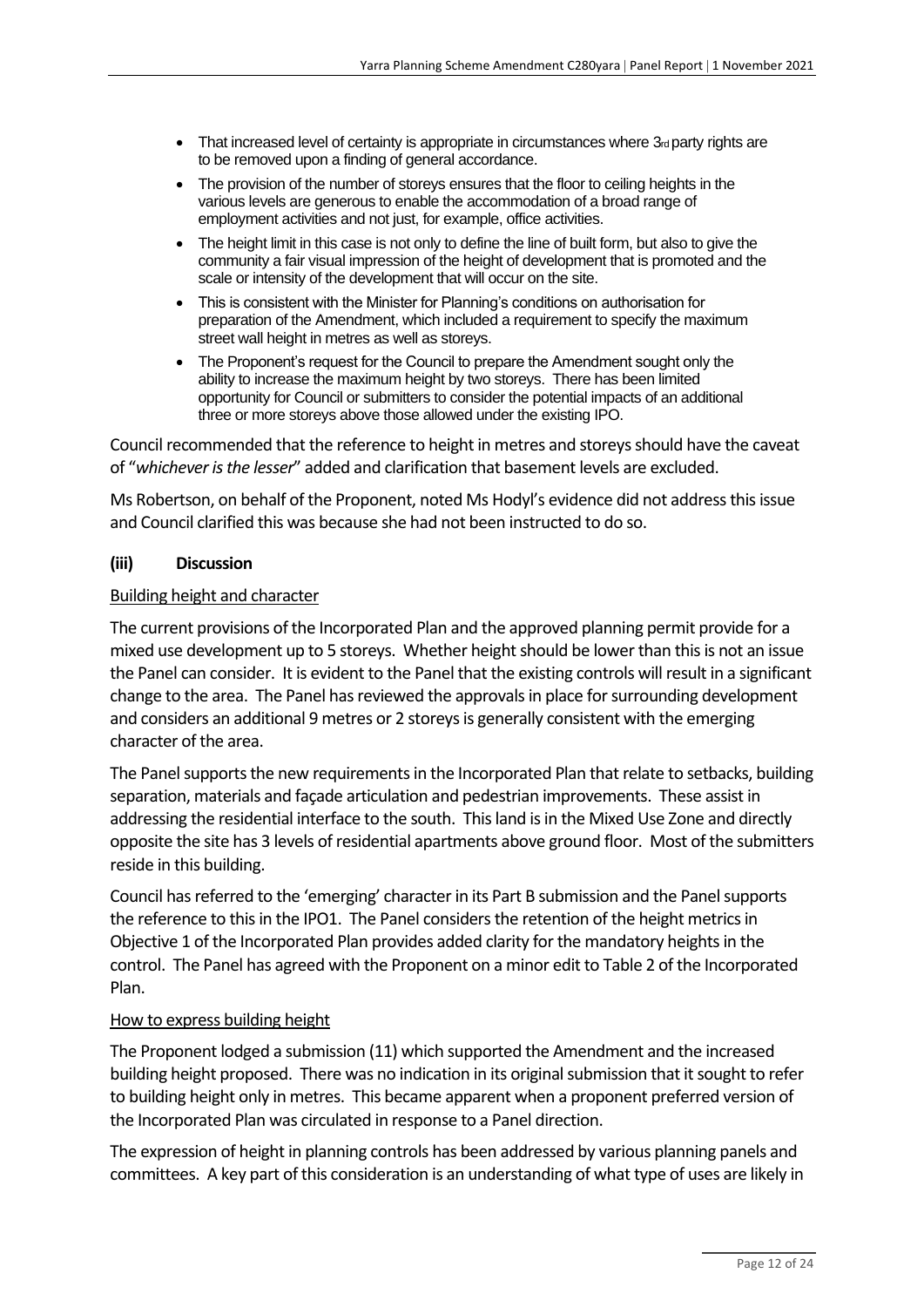the zone. The land is in the Commercial 2 Zone which provides for a wide variety of retail, commercial, and limited manufacturing and industrial uses. The Panel does not consider this area would be appropriate for the latter uses where there is a residential interface to the south. Council supports the need for greater flexibility in the provision of floor plates for employment growth in this area. The Panel understands that the need for flexibility is reduced if considered residential uses and does not wish to unduly constrain potential commercial and retail uses from this employment precinct. On this basis, the Panel supports the reference to building height in metres and storeys to avoid the temptation of squeezing in another storey with reduced floor to floor heights.

The other factor the Panel has considered is the Proponents proposal to delete storeys from the proposed provisions. The Panel is concerned that the community has responded to a clear reference to height in storeys and metres in the Incorporated Plan and it would be arguable that further notification would have been required if the Panel were to support this request. The Panel is reluctant to do this, particularly as there was a consistent reference in Amendment documents and supporting material for two additional storeys from the Proponent.

The Panel supports the addition of "*whichever is the lesser*" in referring to building heights in metres and storeys.

Clause 73.01 defines building height as:

• The vertical distance from natural ground level to the roof or parapet at any point.

Clause 73.01 defines storey as:

• That part of a building between floor levels. If there is no floor above, it is the part between the floor level and ceiling. It may include an attic, basement, built over car parking area, and mezzanine.

As building height is to refer to storeys in part Council has requested it be confirmed that it does not include a basement. The Panel supports this request.

#### **(iv) Conclusions and recommendations**

The Panel concludes:

- An additional 9 metres or 2 storeys in building height is generally consistent with the emerging character of the area.
- References to character be amended to 'emerging character' in the IPO1.
- Objective 1 in the IPO1 should retain references to height metrics.
- The new requirements in the Incorporated Document will ensure the interface with residential uses to the south can be addressed appropriately.
- Building height should be expressed in metres and storeysto provide certainty for Council, the Proponent and the community and ensure a greater level of flexibility to provide floor plates for commercial uses.
- Further clarity be provided by adding "*whichever is the lesser*" and confirm that the consideration of building height does not include basement levels.

The Panel recommends:

3. **Amend Schedule 1 to the Incorporated Plan Overlay at Clause 4.0 to refer to character as "emerging character".**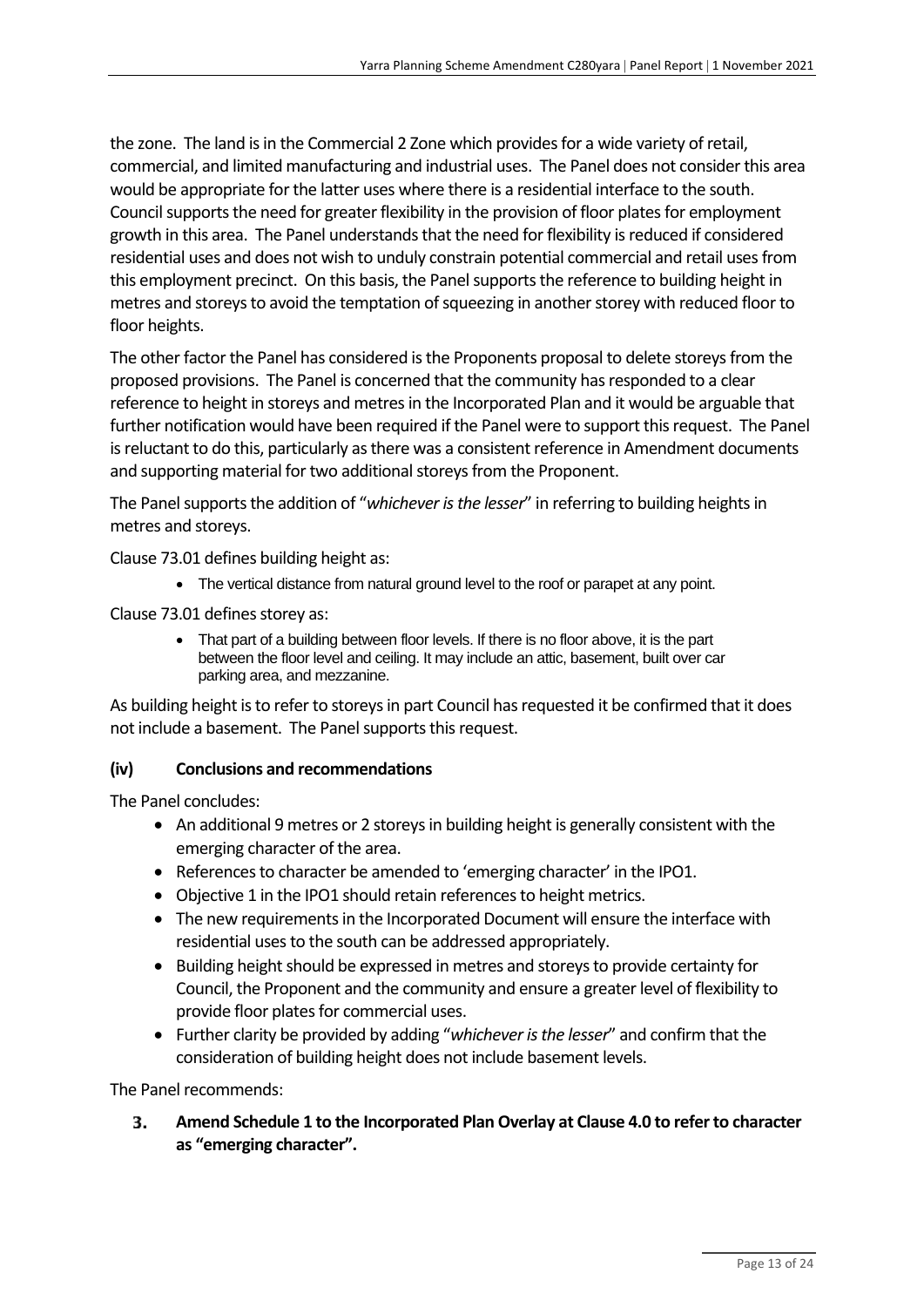- 4. **Amend Table 1 of the 32-68 Mollison Street, Abbotsford Incorporated Plan March 2021 to add "whichever is the lesser" and confirm basements are excluded from the assessment of building height.**
- 5. **Amend Table 2 of the 32-68 Mollison Street, Abbotsford Incorporated Plan March 2021 with a minor edit to the requirement for the widening of Little Nicholson Street.**

### **3.2 Overshadowing**

#### **(i) The issue**

The issue is whether the proposed changes to the IPO1 and Incorporated Plan will create unintended overshadowing impacts.

#### **(ii) Evidence and submissions**

Submitters 2, 3, 4, 6, 7, 8 ,9 and 10 raised concerns the increased building height would overshadow the building they reside in at 61-69 William Street.

Ms Hodyl conducted a peer review of the development approved under Planning Permit PLN17/0697 and noted in her evidence that the introduction of overshadowing requirements to protect solar access to the south side of Mollison Street at the equinox was a significant improvement. This is expressed in the Incorporated Plan as:

New development must not overshadow the footpath on the southern side of Mollison Street between 10 am and 2 pm on the 22<sub>nd</sub> of September.

This, combined with additional upper level setbacks, would in her opinion result in a proposal that would not overshadow the residential building to the south at the equinox.

#### **(iii) Discussion and conclusion**

The Panel notes that the existing provisions of the IPO1 and Incorporated Plan do not contain any provisions to address overshadowing. The submitters who are residents of the 4 storey building to the south are justified in their concern on potential overshadowing. As a matter of principle, the Panel endorses new controls to address overshadowing and increased upper level setbacks.

The use of the equinox for overshadowing provisions is generally accepted in areas where significant redevelopment is anticipated. The use of the solstice is generally used where there is an area of public open space that should be protected from shadow, which is not the case here.

The Panel supports the additional overshadowing requirements in the Incorporated Plan.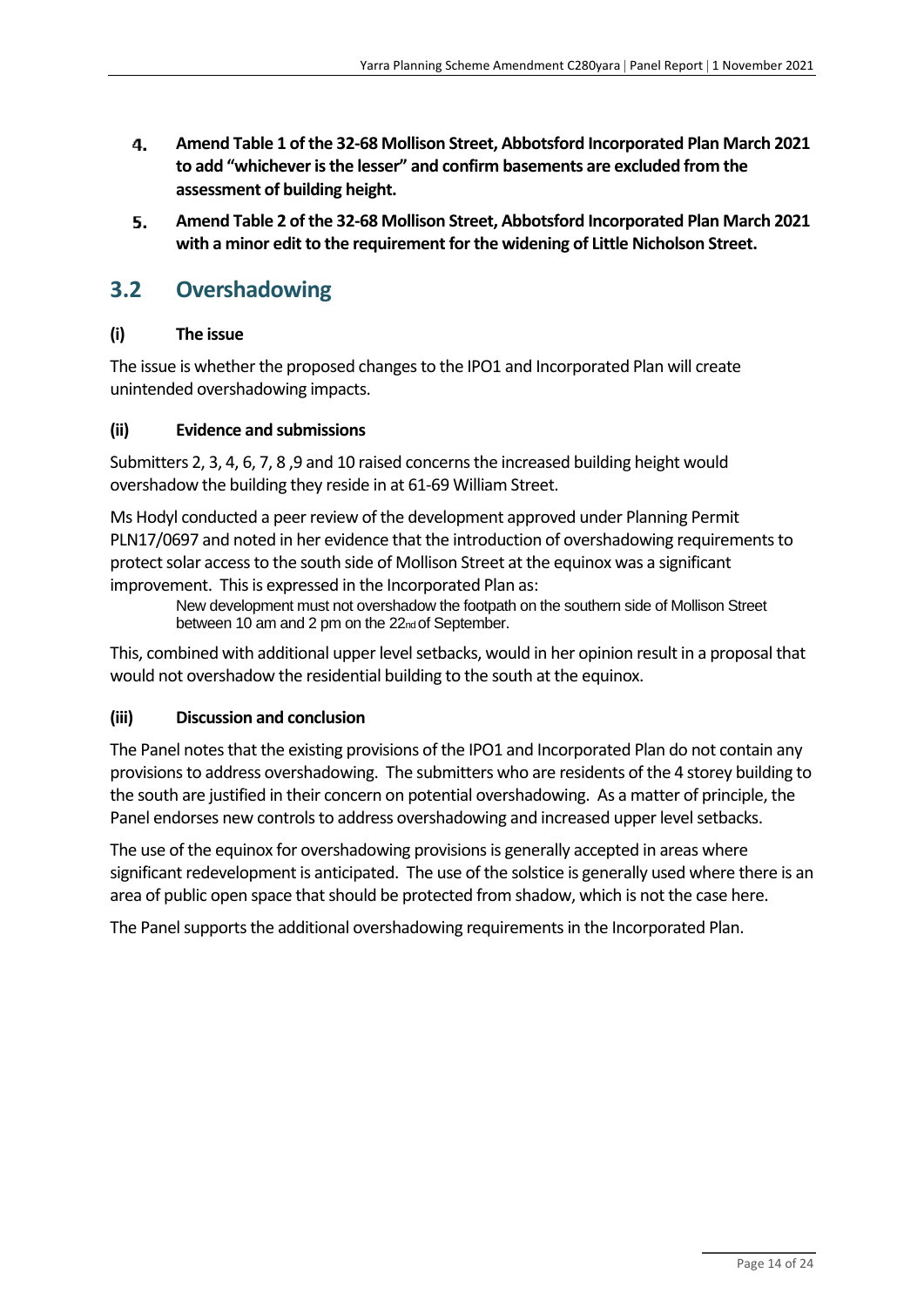## 4 Traffic and car parking

### **4.1 The issue**

The issue is whether the proposed changes will result in unintended traffic impacts on the local street network.

### **4.2 Submissions**

Submitters 3, 7 and 9 were concerned the increase in height by two storeys would make traffic congestion worse. Submitters 6, 8 and 10 objected to the relocation of traffic from Victoria Crescent to Mollison Street and the loss of on street parking.

Submitter 4 considered a traffic safety audit was required and supported the recommendations of Ms Hodyl's peer review for a pedestrian link between William Street and the existing laneway. Submitter 4 requested a new two-way loop linking Mollison, Little Nicholson, an existing service laneway and a new service laneway within the subject site.

Council submitted these issues "*can appropriately be managed in the usual way, through the planning permit process, when there is more information about a specific development proposal*." Council referred to the following existing policiesthat provide guidance on these issues:

- Clause 22.07 Development abutting laneways
- Clause 22.10 Built form and design
- Clause 22.17 Environmentally sustainable development.

The Proponent supported Council's position.

## **4.3 Discussion and conclusions**

The Panel is considering new provisions to guide the future development of the land. It does not have the benefit of a specific development proposal on which to consider specific traffic and parking impacts.

The Panel supports the deletion of vehicle access off Victoria Crescent, the widening of the western laneway to allow for two-way vehicle movements.

There was no evidence that a traffic safety audit was required in this area. The Panel's inspection did not suggest there was a significant issue, but this did occur during the COVID-19 lockdown period. Council confirmed this was not required, which the Panel accepts.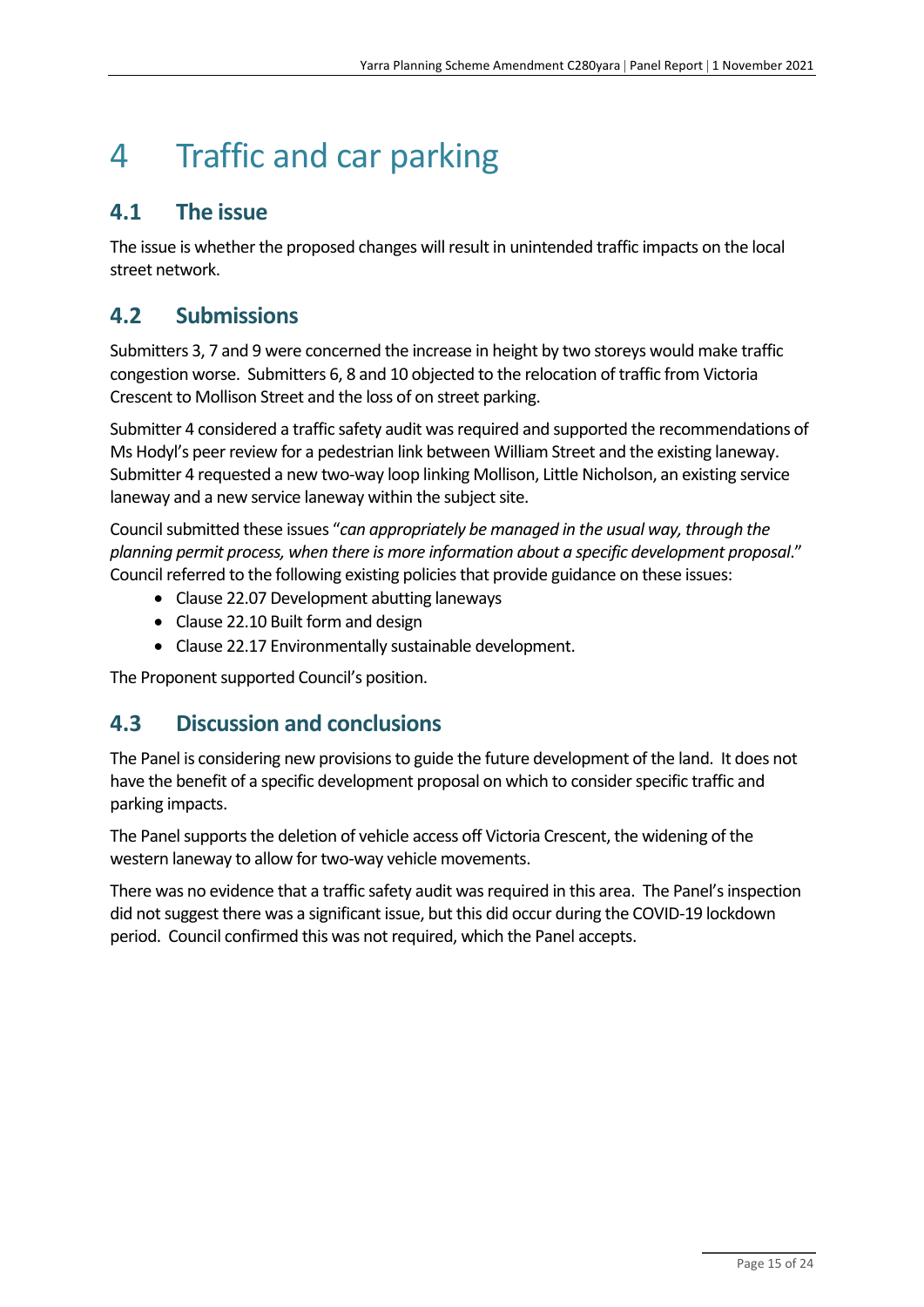## <span id="page-23-0"></span>Appendix A Document list

| No.            | <b>Date</b> | <b>Description</b>                                                                                | <b>Provided by</b>                                         |
|----------------|-------------|---------------------------------------------------------------------------------------------------|------------------------------------------------------------|
| 1              | 16/9/2021   | Adjoining approvals and submitter map                                                             | Maddocks on<br>behalf of<br>Council                        |
| $\overline{2}$ | 16/9/2021   | Proponent preferred version of Incorporated. Document and<br>Incorporated Plan Overlay Schedule 1 | <b>Rigby Cooke</b><br>on behalf of<br>AH Meydan<br>Pty Ltd |
| 3              | 23/9/2021   | Council Part A submission                                                                         | <b>Maddocks</b>                                            |
| 4              | 23/9/2021   | Leanne Hodyl expert evidence                                                                      | <b>Maddocks</b>                                            |
| 5              | 23/9/2021   | Julia Bell expert evidence                                                                        | <b>Rigby Cooke</b>                                         |
| 6              | 1/10/2021   | <b>Council Part B submission</b>                                                                  | Maddocks                                                   |
| $\overline{7}$ | 1/10/2021   | Part B Appendix A and B                                                                           | <b>Maddocks</b>                                            |
| 8              | 1/10/2021   | Proponent submission and appendices                                                               | <b>Rigby Cooke</b>                                         |
| 9              | 4/10/2021   | Email between Proponent and Council                                                               | <b>Maddocks</b>                                            |
| 10             | 4/10/2021   | Letter of authorisation                                                                           | <b>Maddocks</b>                                            |
| 11             | 4/10/2021   | Hearing version of Schedule 1 to the Incorporated Plan Overlay                                    | <b>Maddocks</b>                                            |
| 12             | 4/10/2021   | Hearing version of the Incorporated Plan                                                          | <b>Maddocks</b>                                            |
| 13             | 6/10/2021   | Email with response to Hearing versions of documents                                              | <b>Rigby Cooke</b>                                         |
| 14             | 7/10/2021   | Email with response to Hearing versions of documents                                              | <b>Maddocks</b>                                            |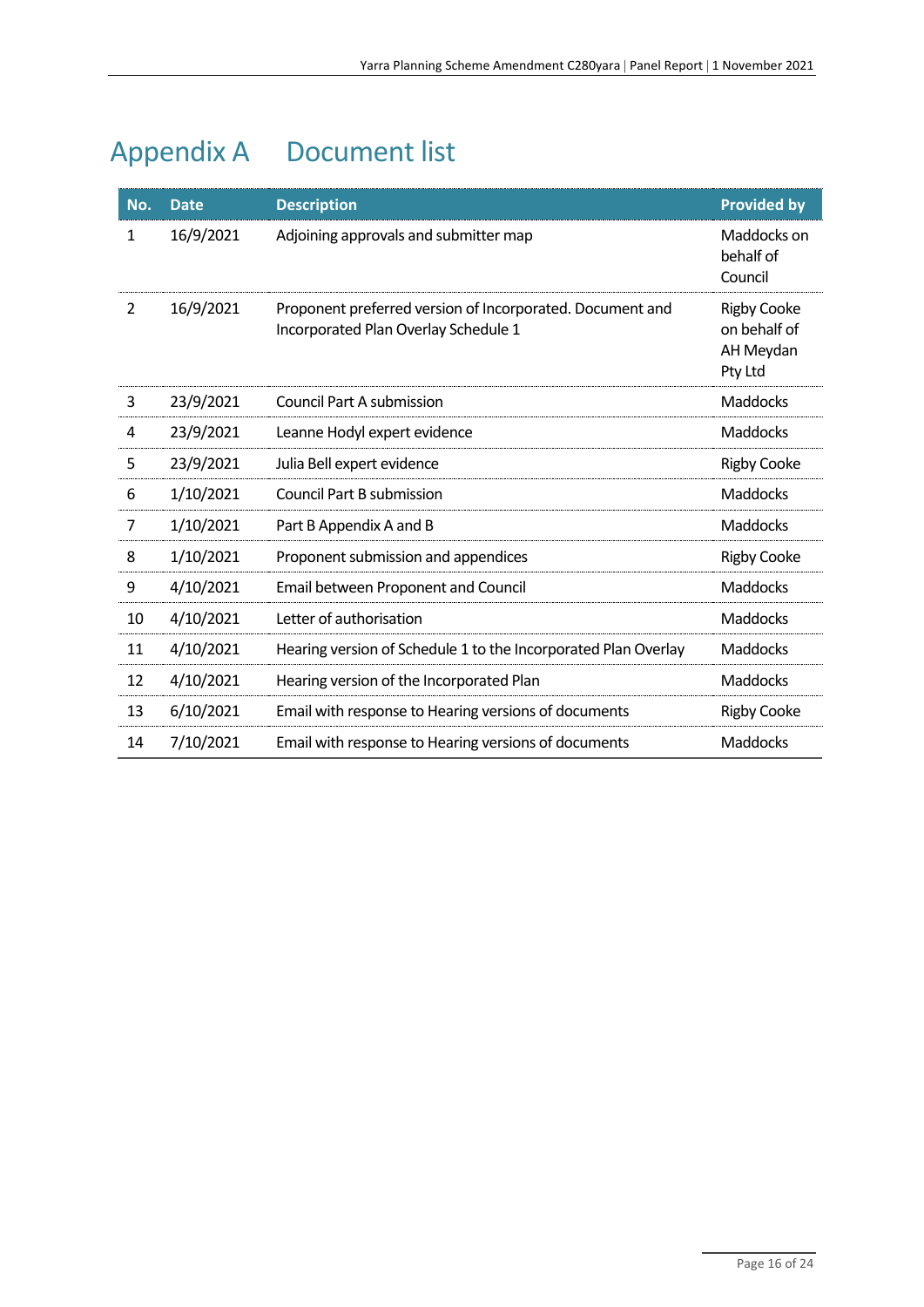## <span id="page-24-0"></span>Appendix B Panel preferred version of Schedule 1 to the Incorporated Plan Overlay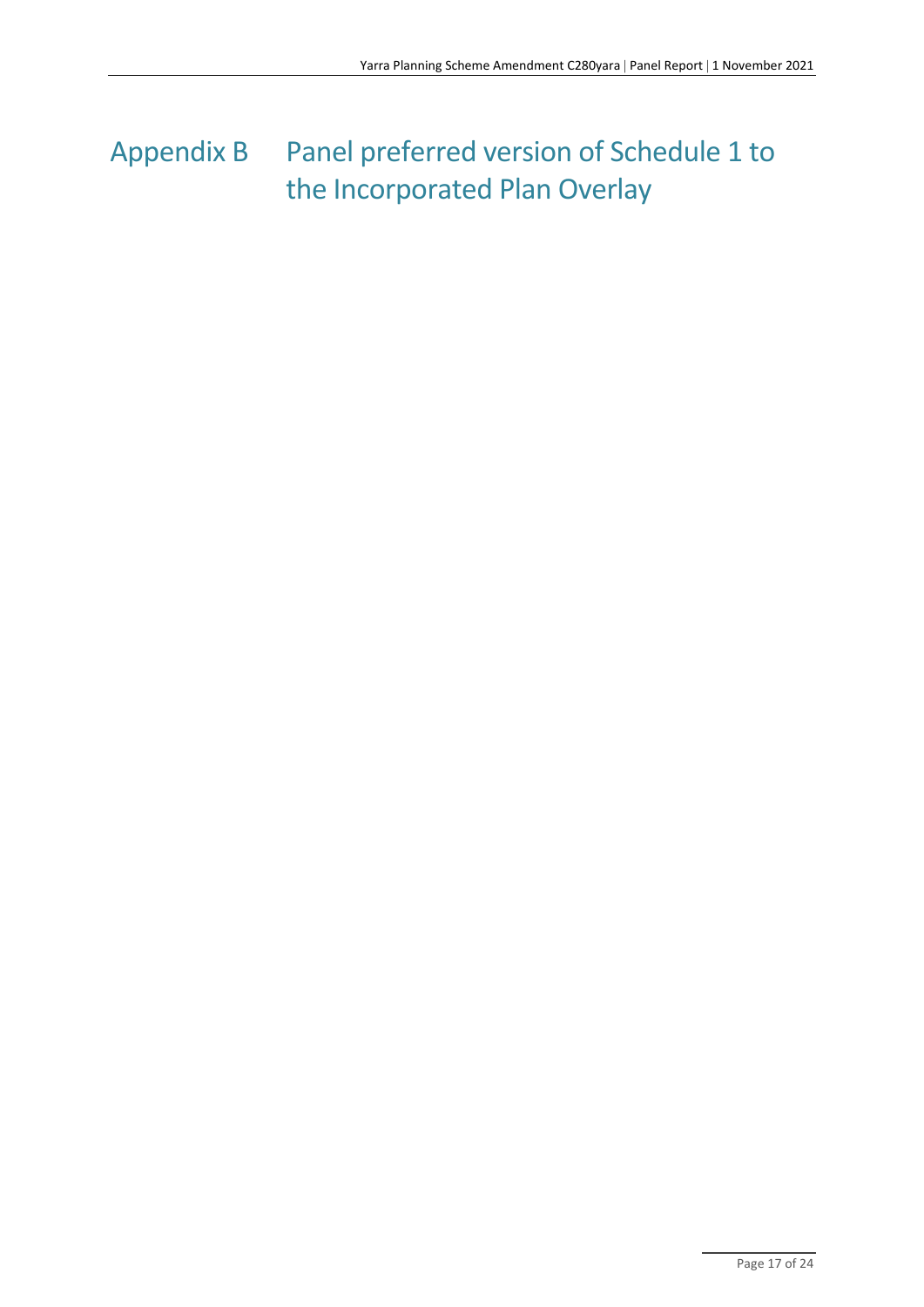#### **SCHEDULE 1 TO CLAUSE 43.03 INCORPORATED PLAN OVERLAY** Proposed C280yara

Shown on the planning scheme map as **IPO1**

#### **32-68 MOLLISON STREET, ABBOTSFORD INCORPORATED PLAN (MARCH 2021**

#### **1.0 Requirement before a permit is granted**

None specified Proposed C280yara

#### **2.0 Permits not generally in accordance with incorporated plan**

A permit granted for the following is not required to be generally in accordance with the incorporated plan: Proposed C280yara

- use of an existing building;
- construction or carrying out of minor works to or associated with existing buildings;
- subdivision of land, provided that the subdivision is the result of a consolidation of all or part of the land or the re-subdivision of the land and the number of lots is not increased;
- removal or creation of easements or restrictions; or
- construction or carrying out of buildings or works associated with the remediation of land in accordance with or for the purpose of obtaining a Certificate or Statement of EnvironmentalAudit under the *Environment Protection Act 1970*.

Before granting a permit the responsible authority must be satisfied that the issue of the permit will not prejudice the ability to use and develop the land generally in accordance with the Incorporated

#### **3.0 Conditions and requirements for permits**

The following conditions and/or requirements apply to permits (except the works mentioned in Clause 2 of this Schedule): Proposed C280yara

#### **Permit requirements**

- A new development that requires access from Little Nicholson Street must provide a laneway widening of Little Nicholson Street to allow two-way traffic to the satisfaction of the responsible authority.
- A new development must not overshadow the southern footpath of Mollison Street between 10 am and 2 pm on the 22nd of September.
- The proposed development must incorporate the findings and recommendations of a car parking and traffic impact assessment that demonstrates:
	- the safe entry and exit of vehicles to and from the land and that these movements minimiseconflict with any existing pedestrian and cycle links; and
	- the provision of car parking, appropriate circulation and layout of car parking, and therecommended bicycle parking provision rates.
- A new development must chamfer the corner of the development at the Mollison Street and Victoria Crescent intersection, with no cantilevering at upper levels;
- A new development must provide active frontages towards Mollison Street and Victoria Crescent.

#### **Permit conditions**

▪ A permit to construct a building or construct or carry out works must include conditions that require the widening of Little Nicholson Street to be designed and constructed to the satisfaction of the Responsible Authority.

#### **4.0 Decision guidelines**

The following decision guidelines apply to an application for a permit described at clause 2 of this Schedule which is not generally in accordance with the incorporated plan, in addition to those Proposed C280yara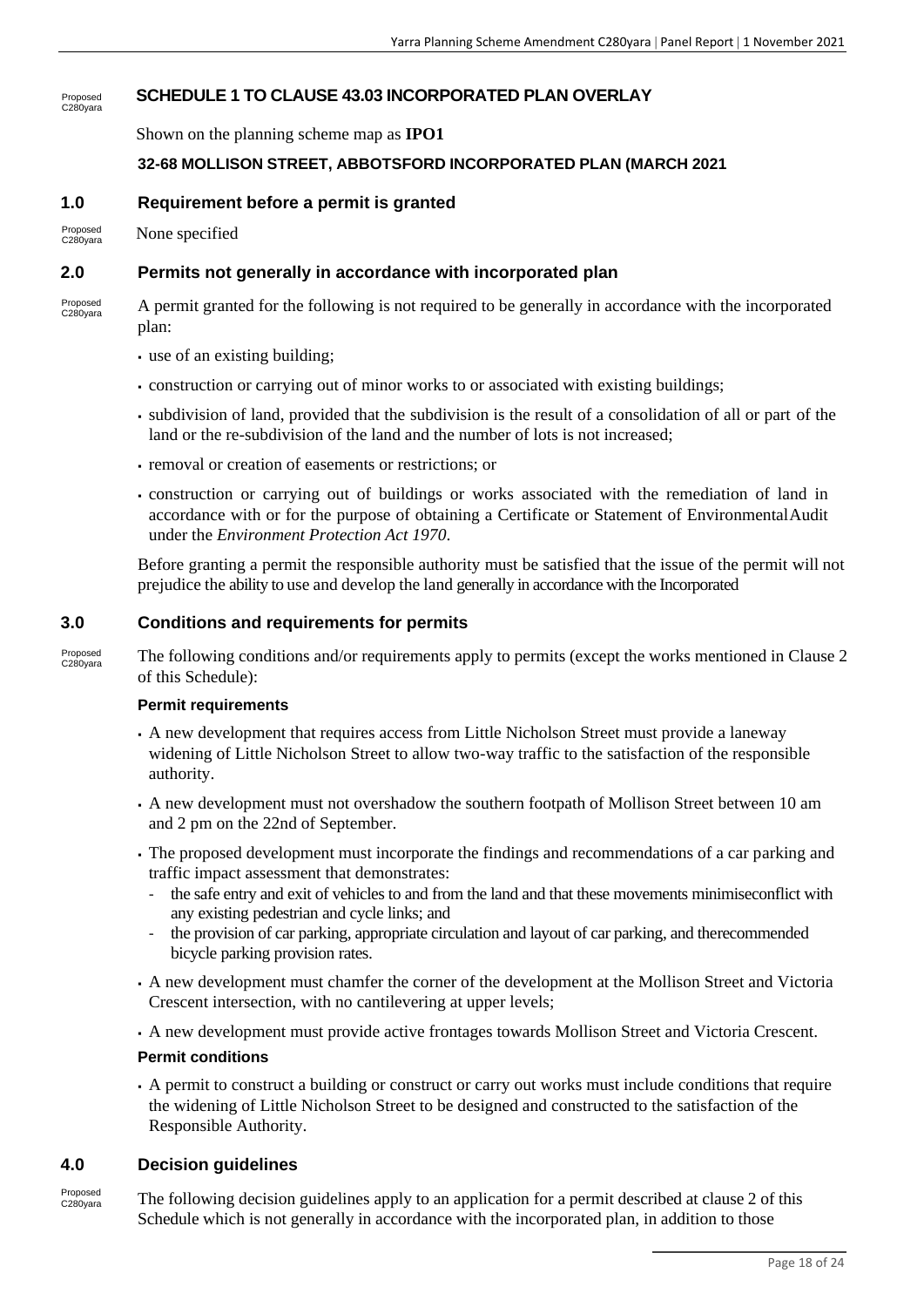specified in Clause 43.03 and elsewhere in the scheme which must be considered, as appropriate, by the responsibleauthority:

- Whether the proposed development provides façade articulation;
- Whether the layout and appearance of areas set aside for vehicular access, loading and unloading and the location of any proposed car parking is practicable, safe and supports a pedestrian-oriented design outcome.
- The impact of traffic generated by the development on the capacity of the surrounding road network, including the functionality of the intersection of Mollison Street and Victoria Crescent; and
- Whether the development provides opportunities for active frontages and engaging edges to the public realm through landscaping and/or architectural design features;
- The impact of the design and appearance of the building or works in relation to the surrounding built form and emerging character.

#### **5.0 Preparation of the incorporated plan**

An incorporated plan must include the following requirements: Proposed C280yara

- Objectives for the future use and development of the site;
- A plan showing:
	- maximum building heights for each area in metres and storeys;
	- setbacks from Little Nicholson Street to enable two-way vehicle movement at street level;
	- upper level separation between the eastern and western part of the proposed building(s);
	- retention of the corner splay (chamfered corner) at the intersection of Mollison Street and Victoria Crescent; and
	- the preferred location of vehicle entry and exit points for the land.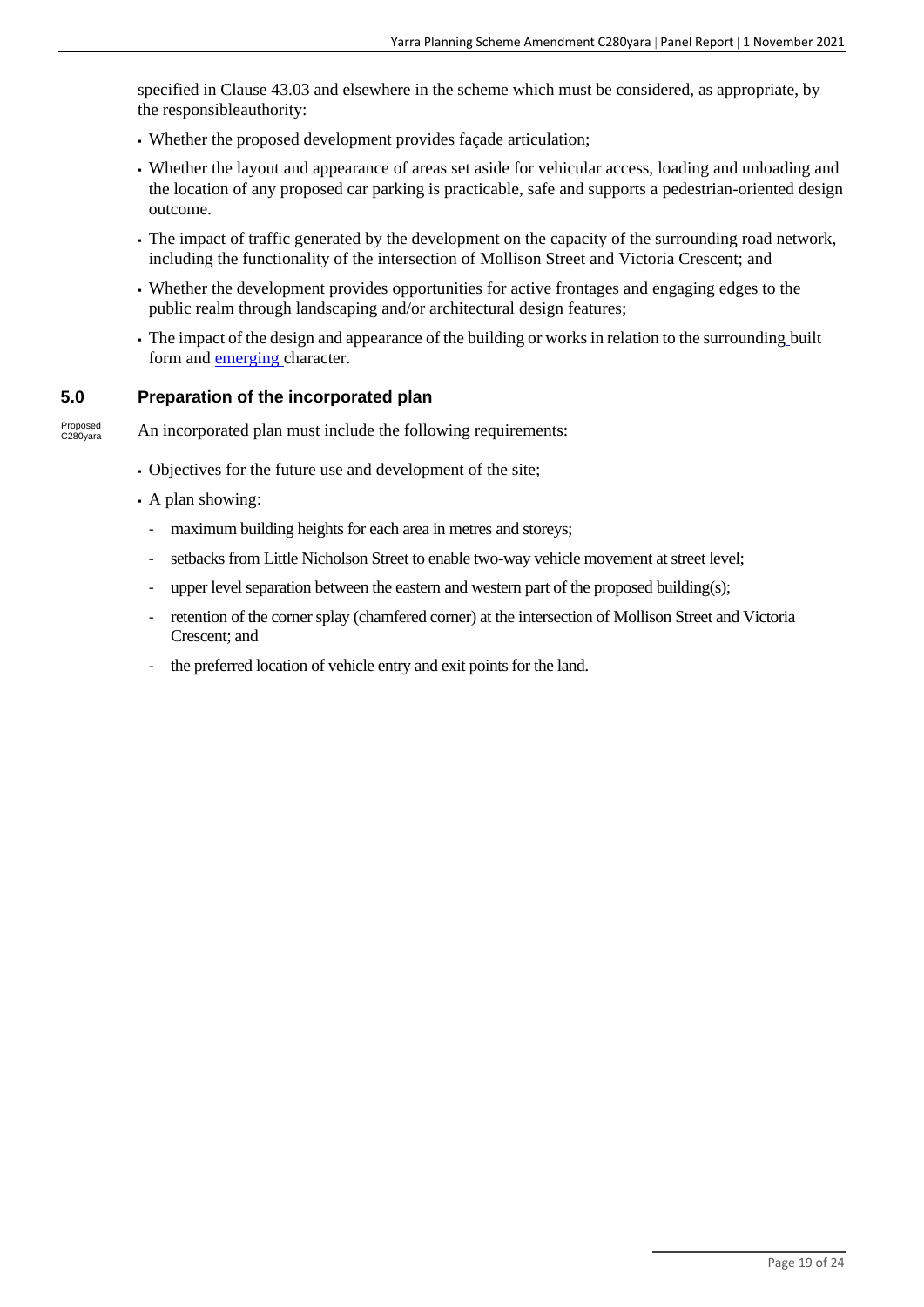## <span id="page-27-0"></span>Appendix C Panel preferred version of *32-68 Mollison Street Abbotsford Incorporated Plan March 2021*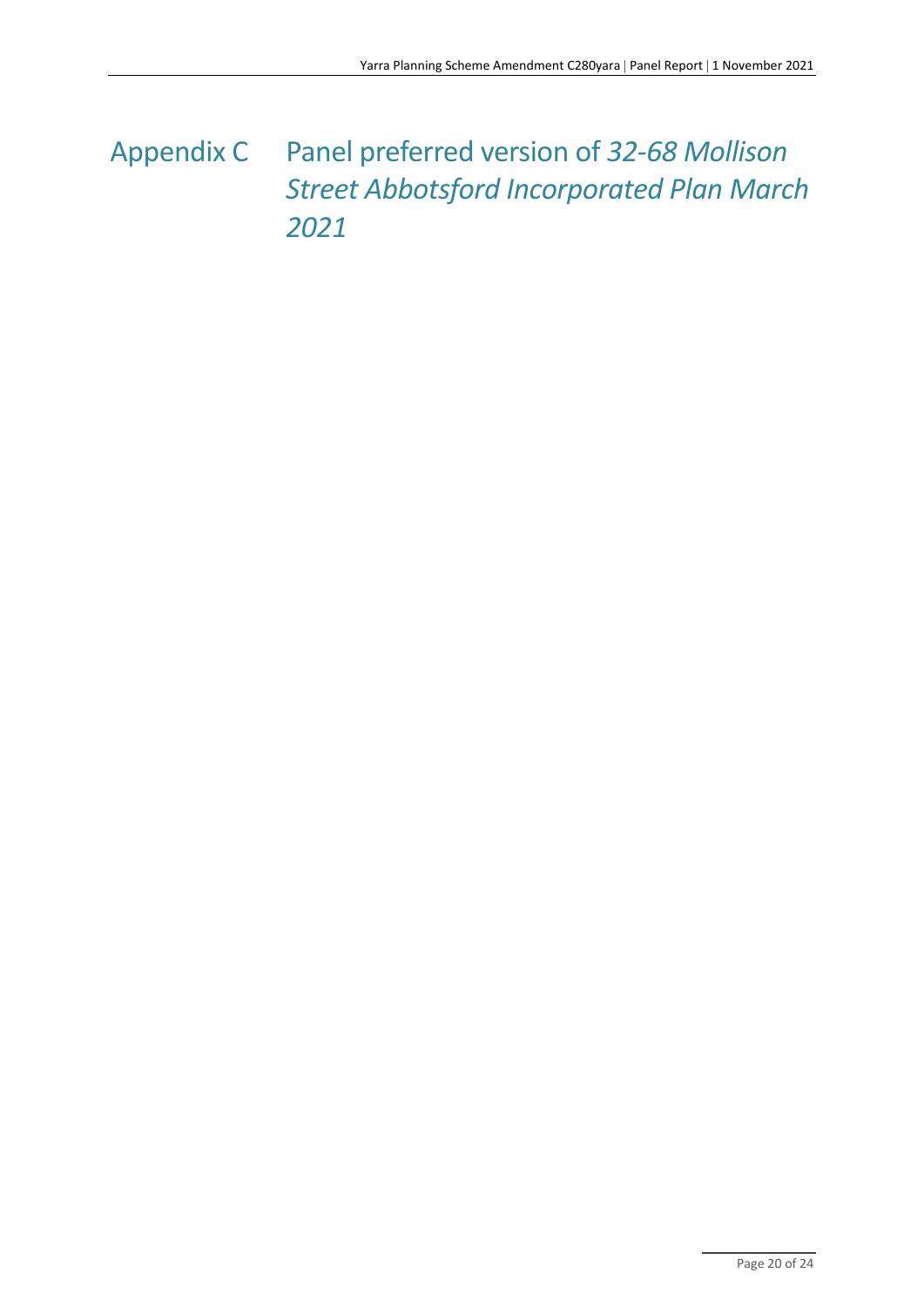#### **32-68 MOLLISON STREET INCORPORATED PLAN (March 2021)**

#### **THE LAND**

The 32-68 Mollison Street Incorporated Plan applies to the land at 32-68 Mollison Street, Abbotsford, described as Lots 1 and 2, and part of Lots 4 and 5, on Plan of Subdivision 208064F; Lot 1 on Title Plan 10831L; Lot 1 on Title Plan 900661X.

32 Mollison Street or '**Area A**' is described as Lot 1 and part of Lots 2, 4 and 5 on Plan of Subdivision 208064F; Lot 1 on Title Plan 10831L; Lot 1 on Title Plan 900661X.

38-68 Mollison Street or '**Area B**' is described as part of Lot 2 on Plan of Subdivision 208064F.

#### **THE PLAN**

The 32-68 Mollison Street Incorporated Plan consists of this ordinance and the attached Plan as Map 1.

#### **OBJECTIVES**

To ensure that development responds to a mid-rise character along Mollison Street of 5 storeys (23 metres) to 7 storeys (32 metres) behind a lower street wall of 4 storeys (18.4 metres) to 3 storeys (13.8 metres).

To facilitate the use and development of the land for office, commercial and other compatible uses that will stimulate employment opportunities and business activity within the local area.

To encourage development design that promotes pedestrian activity and passive surveillance, contributes to a high-quality public realm, and avoids overshadowing of the southern footpaths on Mollison Street and the eastern footpath on Victoria Crescent.

To ensure development responds to sensitive use to the south of Mollison Street by requiring that the overall scale and form of development on the Land protects these properties from an unreasonable loss of amenity through visual bulk and overshadowing.

#### **PERFORMANCE MEASURES**

#### **Building and works and subdivision**

- The provisions of Table 1 will be applied to determine whether a permit application for buildings and works is generally in accordance with this plan.
- The provisions of Table 2 will be applied to determine whether a permit application for subdivision is generally in accordance with this plan.

#### **TABLE 1: BUILDINGS AND WORKS**

| <b>BULDINGS AND</b><br><b>WORKS</b>                              | <b>REQUIREMENT</b>                                                                                                                                                                                                                                   |
|------------------------------------------------------------------|------------------------------------------------------------------------------------------------------------------------------------------------------------------------------------------------------------------------------------------------------|
| Height                                                           | Building height in Area A must not exceed 7 storeys or 32 metres (not<br>including a basement), whichever is the lesser.<br>Building height in Area B must not exceed 5 storeys or 23 metres (not<br>including a basement), whichever is the lesser. |
| <b>Street wall</b>                                               | Street wall height should transition from 3 storeys or 13.8 metres at the<br>western end of the site (Area A) to 4 storeys or 18.4 metres storeys at the<br>easternend of the site (Area B).                                                         |
| Upper level setback from<br>street wall and northern<br>boundary | Above the street wall and northern boundary wall, upper levels should be<br>setback a minimum of 3 metres from the northern boundary, Mollison Street,<br>Victoria Crescent and Little Nicholson Street.                                             |
|                                                                  | Upper level setbacks above the street wall and northern boundary should<br>be contained within a maximum of two steps (including the setback<br>above the boundary wall below as one step) to avoid repetitivestepping<br>of individual levels.      |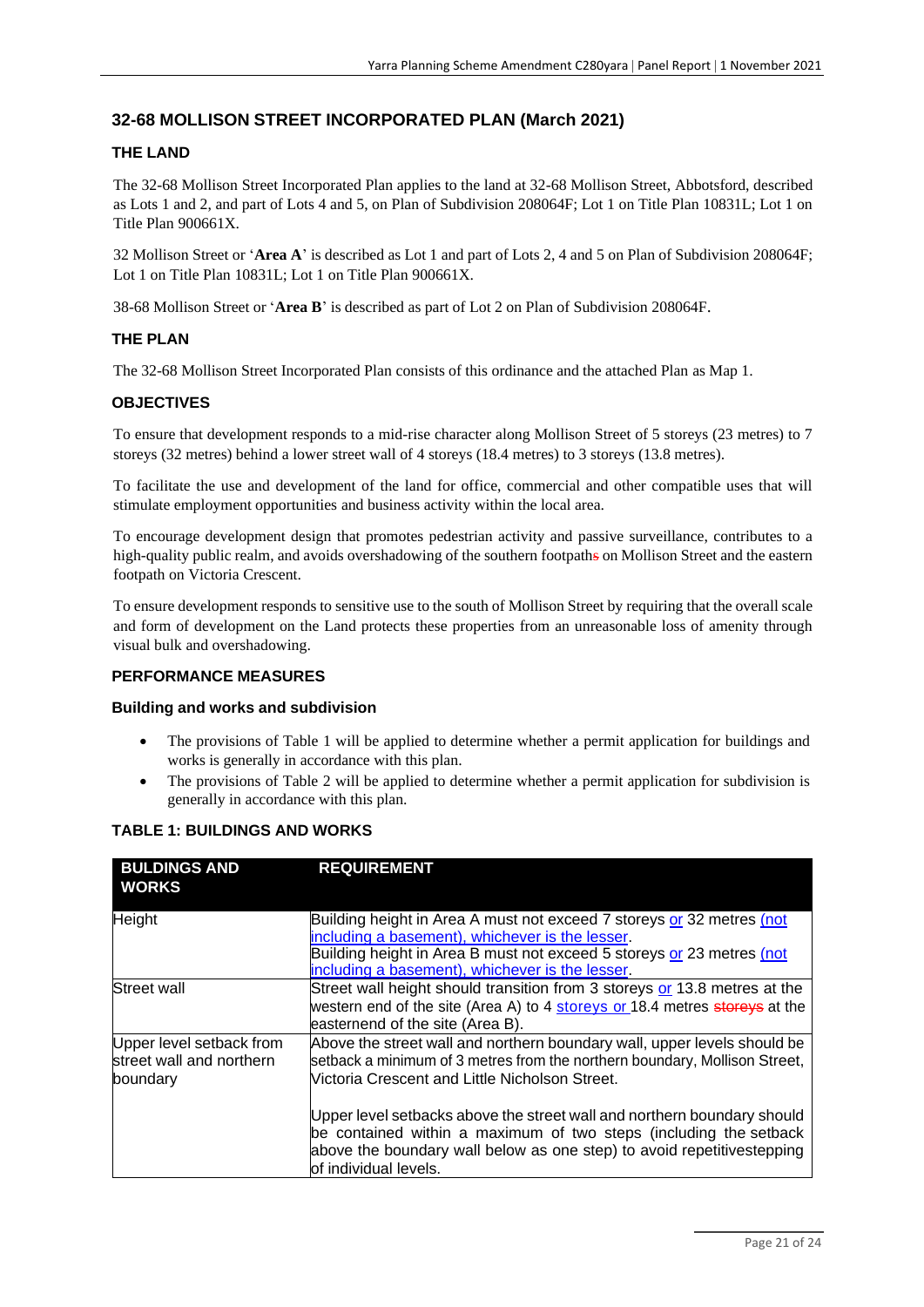| <b>Ground Level Setback</b>                                       | The building must be setback along the western boundary of the<br>property to provide for two-way vehicle access on Little Nicholson<br>Street.                                                                                                                                                                                                                                        |  |
|-------------------------------------------------------------------|----------------------------------------------------------------------------------------------------------------------------------------------------------------------------------------------------------------------------------------------------------------------------------------------------------------------------------------------------------------------------------------|--|
| Corner treatment                                                  | Built form at the corner of Mollison Street and Victoria Crescent<br>intersection should be chamfered as shown on Map 1.<br>No cantilevering should occur at the upper levels.                                                                                                                                                                                                         |  |
| <b>Upper Level building</b><br>separation                         | Upper level development (4 <sup>th</sup> storey and above) should be separated by<br>a minimum of 6 metres between the upper levels of Area A and Area B<br>(as shown on Map1) to ensure proposed buildings on Area A and Area<br>B do not appear as one building mass.                                                                                                                |  |
| Overshadowing                                                     | New development must not overshadow the footpath on the southern<br>side of Mollison Street between 10 am and 2 pm on 22 <sup>nd</sup> of<br>September.                                                                                                                                                                                                                                |  |
| Active frontages                                                  | New development should include multiple entrances and building<br>openings along the extent of frontage to Mollison Street and Victoria<br>Crescent. These should be sufficient in number and spacing to provide<br>a high level of passive surveillance along Mollison Street and Victoria<br>Crescent frontages.                                                                     |  |
| Material definition<br>(podium / lower level and<br>upper levels) | Façade articulation and composition should achieve cohesive design<br>including material definition between podium and upper levels that is<br>responsive to local context and character. Podium materials should be<br>detailed and robust with visually recessive materials used at upper levels.                                                                                    |  |
| Car Parking                                                       | Car parking should be concealed from the Victoria Crescent and<br>Mollison Street frontages.                                                                                                                                                                                                                                                                                           |  |
| <b>Bicycle Parking</b>                                            | Bicycle parking should be located and designed to be secure and<br>conveniently accessible from the street and associated uses (e.g.<br>changing facilities).                                                                                                                                                                                                                          |  |
| Vehicular access                                                  | Vehicular access must be limited to a maximum of one crossover from<br>Little Nicholson Street and one crossover from Mollison Street as shown on<br>Map 1.<br>Vehicular access must not be provided from Victoria Crescent.                                                                                                                                                           |  |
| <b>Pedestrian Access</b>                                          | Pedestrian access to buildings should be via Mollison Street and/or<br>Victoria Crescent and primary access from laneways should be avoided.<br>Where pedestrian access from a laneway is appropriate, it should include<br>a pedestrian refuge or landing and include lighting.<br>Pedestrian entrances must be clearly visible, secure and have an<br>identifiable sense of address. |  |
| Service cabinets                                                  | Service cabinets must be appropriately located and integrated with the<br>design of the building utilising the laneway where possible.                                                                                                                                                                                                                                                 |  |

#### **TABLE 2: SUBDIVISION**

| <b>SUBDIVISION</b>                     | <b>REQUIREMENT</b>                                                                                                                                 |
|----------------------------------------|----------------------------------------------------------------------------------------------------------------------------------------------------|
| Widening of Little<br>Nicholson Street | The subdivision of land along Little Nicholson Street to widen the<br>laneway must be in accordance with the Plan as shown that shown on<br>Map 1. |

#### **PERMIT APPLICATION REQUIREMENTS**

The following application requirements apply to an application for a planning permit, in addition to those specified elsewhere in the planning scheme, and must accompany an application as appropriate to the satisfaction of the responsible authority:

- a site analysis and urban design context report which demonstrates how the proposal achieves the Objectives and Performance Measures of this Plan.
- development proposals for buildings including detailed shadow analysis to demonstrate no overshadowing of the southern footpath along Mollison Street on September 22nd from 10am to 2pm.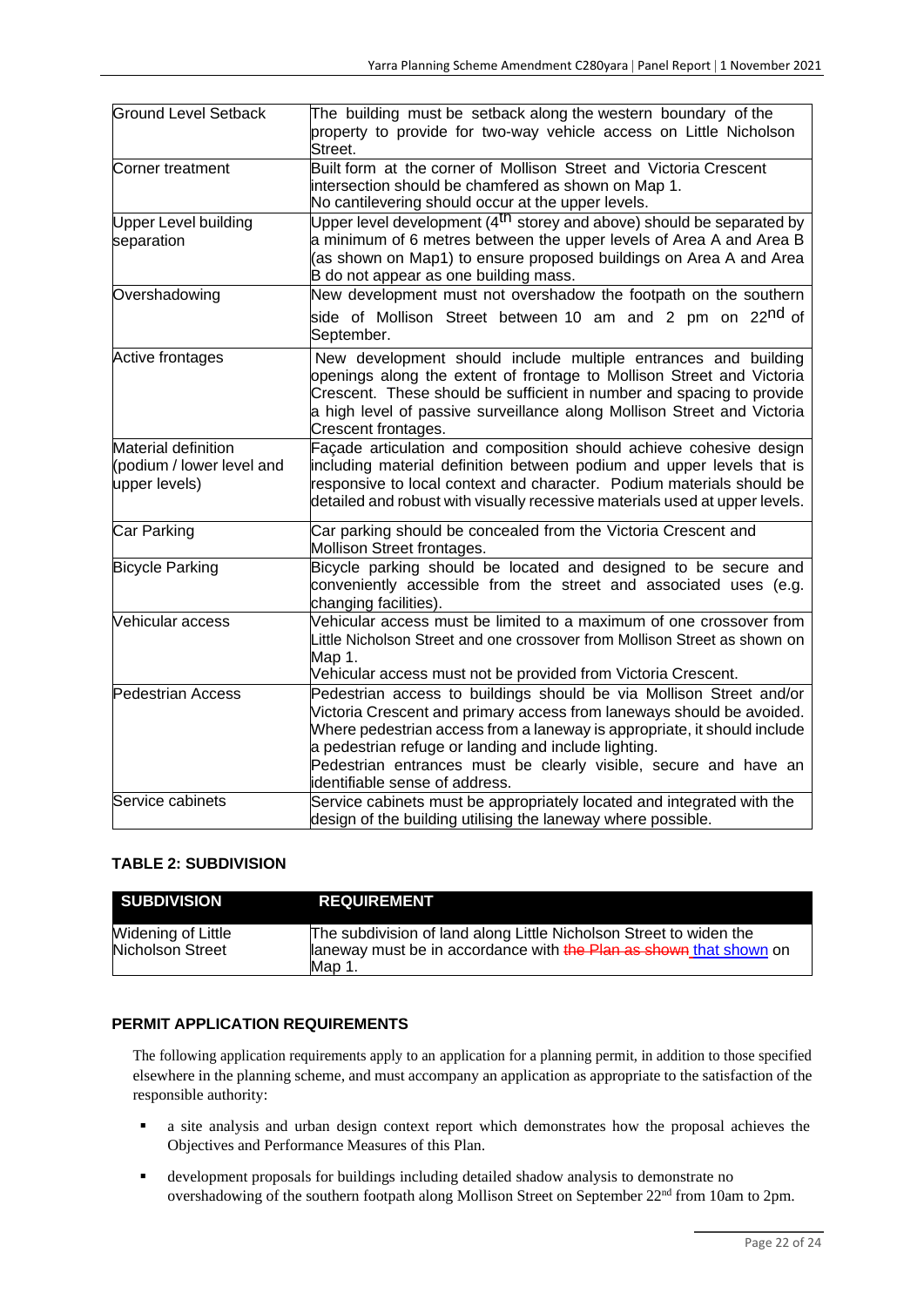- **•** a traffic engineering report prepared by a suitably qualified traffic engineer that demonstrates how the development:
	- minimises impacts on the level of service, safety and amenity of the surrounding road network; and
	- reduces car dependence and promotes sustainable transport modes, and

which includes an assessment of the cumulative impacts of traffic and parking within the development including an assessment of the ongoing functionality of laneway; and

responds to the access requirements above; and

▪ detailed engineering drawings for the widening of Little Nicholson Street in accordance with the Plan.

If in the opinion of the responsible authority an application requirement listed above is not relevant to theassessment of an application, the responsible authority may waive or reduce the requirement.